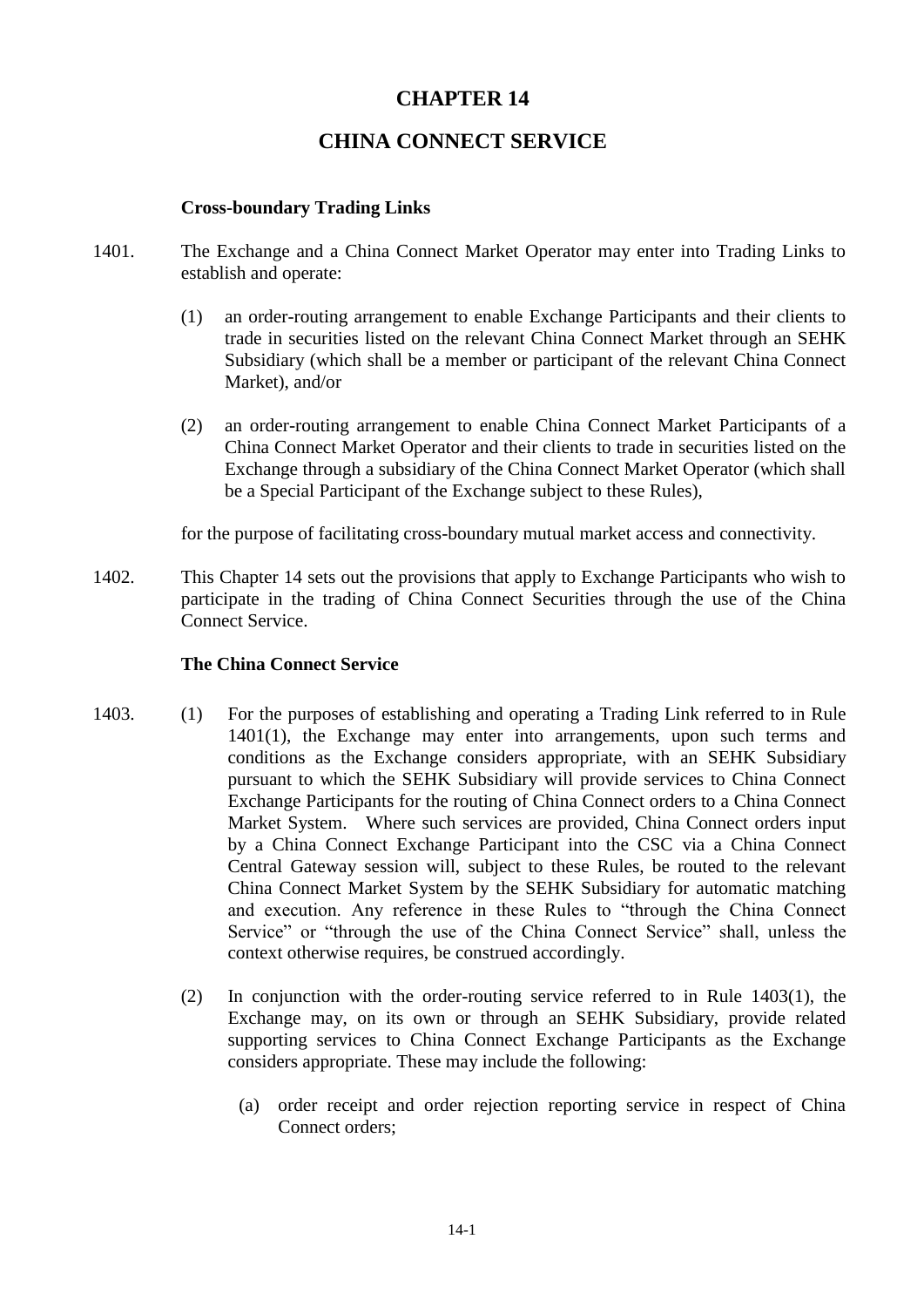- (b) trade confirmation reporting service in respect of China Connect Securities Trades; and
- (c) order cancellation reporting service in respect of China Connect orders which China Connect Exchange Participants have submitted a cancellation request.
- (3) To facilitate the provision of the order-routing and related supporting services referred to in Rules 1403(1) and (2) by an SEHK Subsidiary to China Connect Exchange Participants, the Exchange will provide the SEHK Subsidiary with technical infrastructure and related support and services on such terms and conditions and upon payment of such fees as the Exchange and the SEHK Subsidiary may from time to time agree.
- (4) The use of the China Connect Service by China Connect Exchange Participants shall be subject to such terms and conditions and the payment of such fees as the Exchange and/or the relevant SEHK Subsidiary may from time to time prescribe.

## **China Connect Exchange Participants and Eligibility Criteria for Registration**

- 1404. Only China Connect Exchange Participants may use the China Connect Service. An Exchange Participant, other than a China Connect Exchange Participant, who wishes to conduct trading through the China Connect Service for the account of its clients through a China Connect Exchange Participant, whether directly or indirectly, shall refer to and comply with Rule 590.
- 1405. The Exchange may by notice from time to time prescribe the eligibility criteria for Exchange Participants to be accepted for registration and to remain registered as China Connect Exchange Participants. The Exchange may prescribe different eligibility criteria for registration in respect of different China Connect Markets and different China Connect Securities.
- 1406. (1) Exchange Participants (whether or not they are CCASS Clearing Participants) shall be eligible to apply for registration and to remain registered as China Connect Exchange Participants provided that:
	- (a) they are CCASS Clearing Participants which are and remain registered by HKSCC as China Connect CCASS Clearing Participants for the clearing of their China Connect Securities Trades; or
	- (b) they are not registered by HKSCC as China Connect CCASS Clearing Participants but have entered into a valid, binding and effective CCASS Clearing Agreement with a CCASS GCP which is and remains registered by HKSCC as a China Connect CCASS Clearing Participant for the clearing of its China Connect Securities Trades.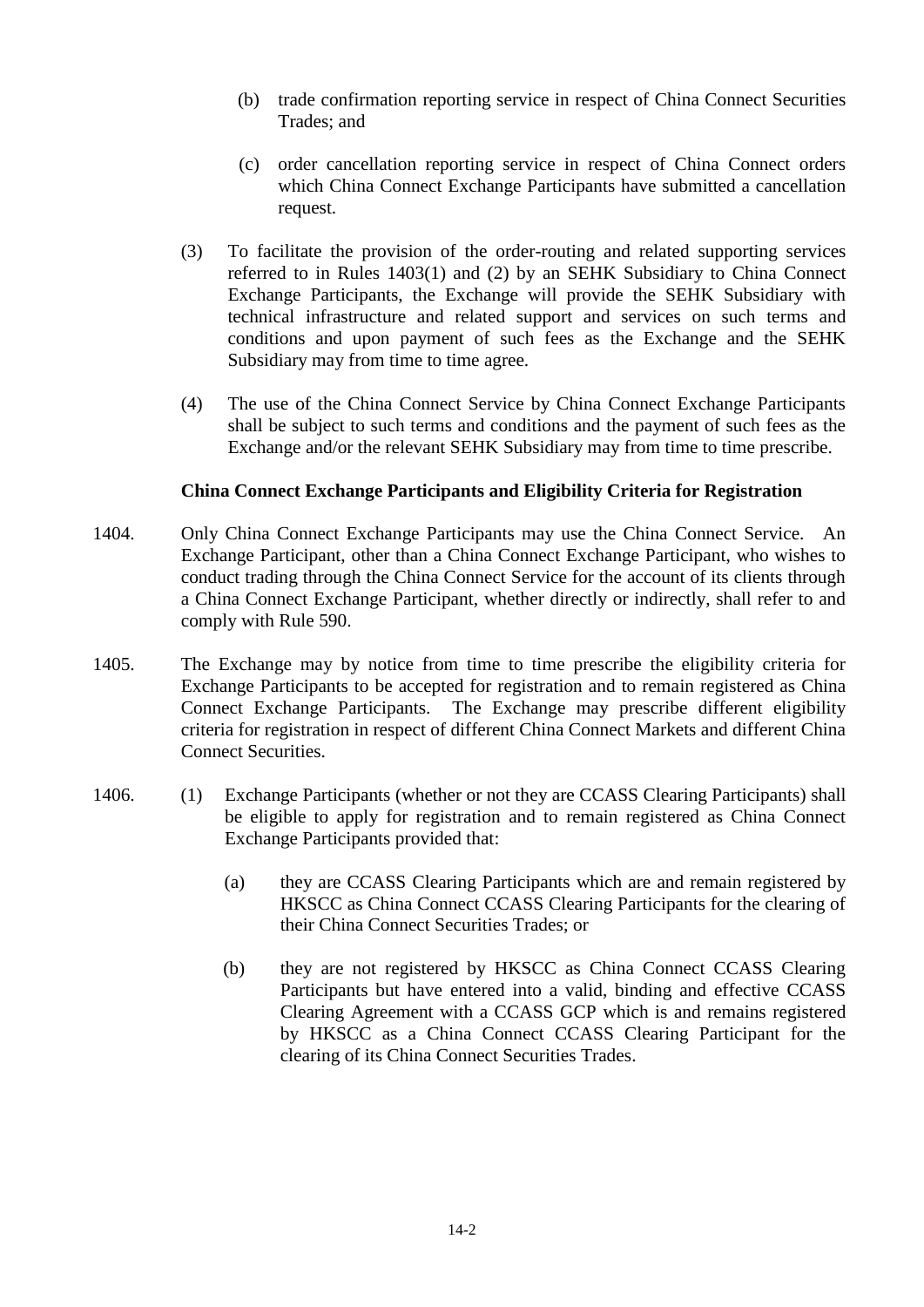- (2) Participant to clear, its China Connect Securities Trades. To be accepted for registration and to remain registered as a China Connect Exchange Participant, it ) must: An Exchange Participant that is a CCASS Clearing Participant shall itself clear, or appoint a CCASS GCP which is registered as a China Connect Clearing
	- (a) meet the relevant China Connect Exchange Participant Registration Criteria;
	- (b) be approved as a China Connect Exchange Participant and such approval must not have been withdrawn by the Exchange; and
	- (c) be approved as a China Connect CCASS Clearing Participant and such approval must not have been withdrawn by HKSCC or has entered into a valid, binding and effective CCASS Clearing Agreement with a CCASS GCP which is registered and which remains registered by HKSCC as a China Connect CCASS Clearing Participant for the clearing of its China Connect Securities Trades.
- (3) In the case of an Exchange Participant that is not a CCASS Clearing Participant, to be accepted for registration and to remain registered as a China Connect Exchange Participant, it must:
	- (a) meet the relevant China Connect Exchange Participant Registration Criteria;
	- (b) be approved as a China Connect Exchange Participant and such approval must not have been withdrawn by the Exchange; and
	- (c) have entered into a valid, binding and effective CCASS Clearing Agreement with a CCASS GCP which is registered and which remains registered by HKSCC as a China Connect CCASS Clearing Participant for the clearing of its China Connect Securities Trades and if such CCASS GCP does not also clear its Exchange Trades, it must also have entered into a valid, binding and effective CCASS Clearing Agreement with another CCASS GCP for the clearing of its Exchange Trades.
- (4) Applications under Rule 1406(1) must be made in writing in such form as the Exchange may from time to time prescribe. Exchange Participants may be required to make separate applications with respect to the trading of China Connect Securities in different China Connect Markets.
- (5) The Exchange's decision in respect of an application shall be final and conclusive, and approval may be given subject to such terms and conditions (including such system testing requirements, market readiness rehearsals and market contingency rehearsals) as the Exchange may consider appropriate. Where an application is rejected, the Exchange is not obliged to give any reasons for its decision.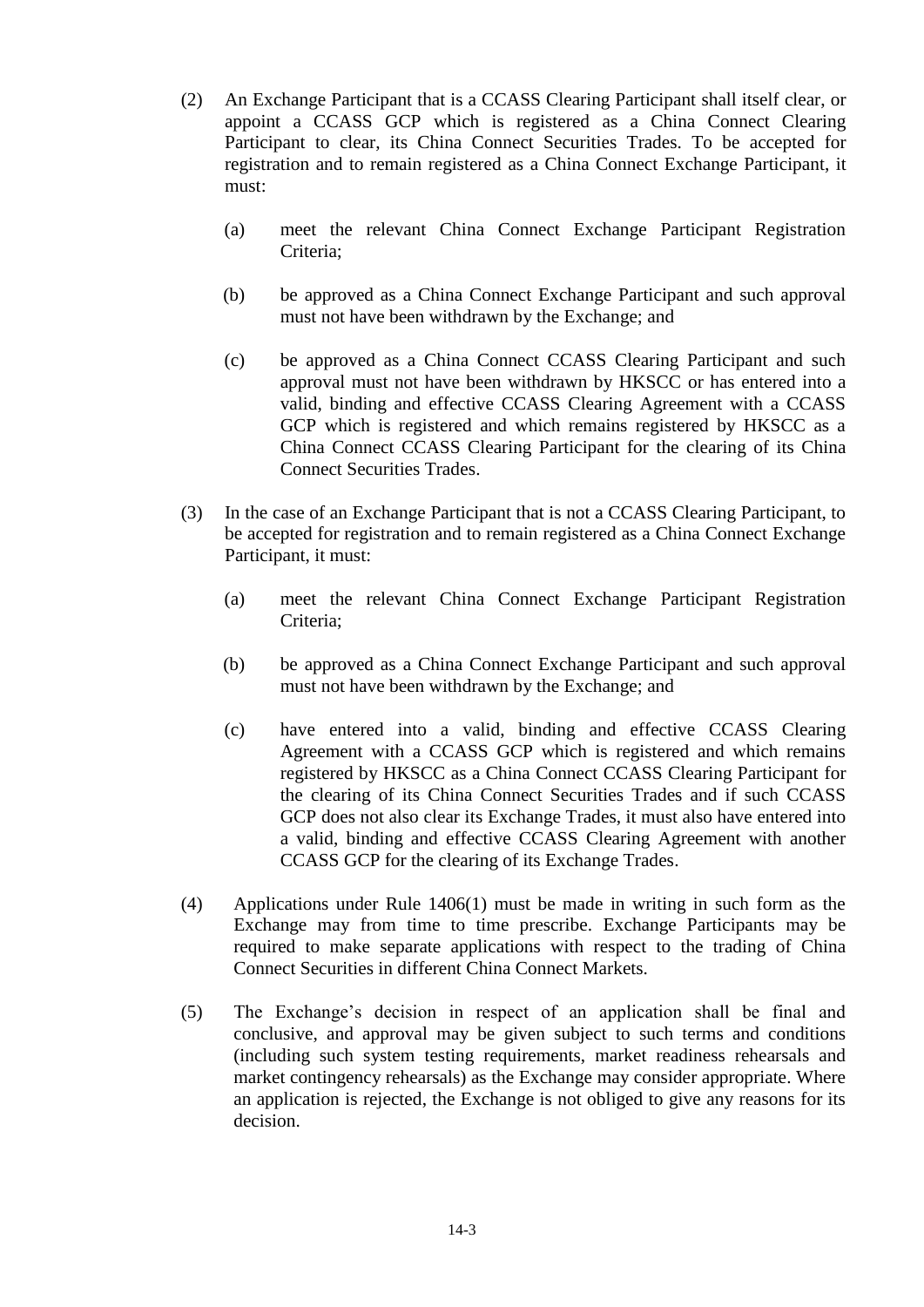- (6) The Exchange may publish the China Connect Exchange Participant Registration Criteria and a list of the China Connect Exchange Participants registered from time to time on the HKEX website or by such other means as it considers appropriate.
- (7) Exchange Participants must sign an undertaking in the prescribed form with the relevant SEHK Subsidiary prior to their being accepted for registration as China Connect Exchange Participants for trading in a China Connect Market through the use of the China Connect Service. The Exchange may prescribe different forms of undertakings with respect to different China Connect Markets.
	- (8) Every China Connect Exchange Participant which has entered into a CCASS Clearing Agreement with a CCASS GCP for the clearing of its China Connect Securities Trades shall give prior notice to the Exchange in writing of the termination of the CCASS Clearing Agreement before it is actually terminated, unless the CCASS GCP has already given notice to terminate the CCASS Clearing Agreement to HKSCC in accordance with the CCASS Rules.

#### **Resignation as a China Connect Exchange Participant**

- 1406A. (1) An Exchange Participant may at any time give the Exchange written notice of its intention to resign as a China Connect Exchange Participant.
	- (2) Where a notice under Rule 1406A(1) is given to the Exchange, the resignation of the China Connect Exchange Participant shall be subject to such conditions as the Exchange considers appropriate and shall take effect only after the Exchange has notified its approval in writing, the date on which the resignation is to take effect and any applicable conditions. Pending such approval and before the specified effective date, the China Connect Exchange Participant shall continue to be bound by all relevant provisions of Chapters 14, 14A and 14B.
	- (3) If a China Connect Exchange Participant, in its capacity as an Exchange Participant, gives notice of its cessation of business to the Exchange under Rule 353, such notice shall be deemed to be a notice under Rule 1406A(1) whereupon Rule 1406A shall apply.

# **China Connect Securities, Special China Connect Securities and China Connect Markets**

1407. The Exchange may (after consulting the relevant China Connect Market Operator) accept any securities that are listed on a China Connect Market as eligible for China Connect buy orders and China Connect sell orders through the use of the China Connect Service, such securities are referred to as "China Connect Securities" in these Rules. The Exchange may apply different criteria in accepting securities as China Connect Securities with respect to different China Connect Markets.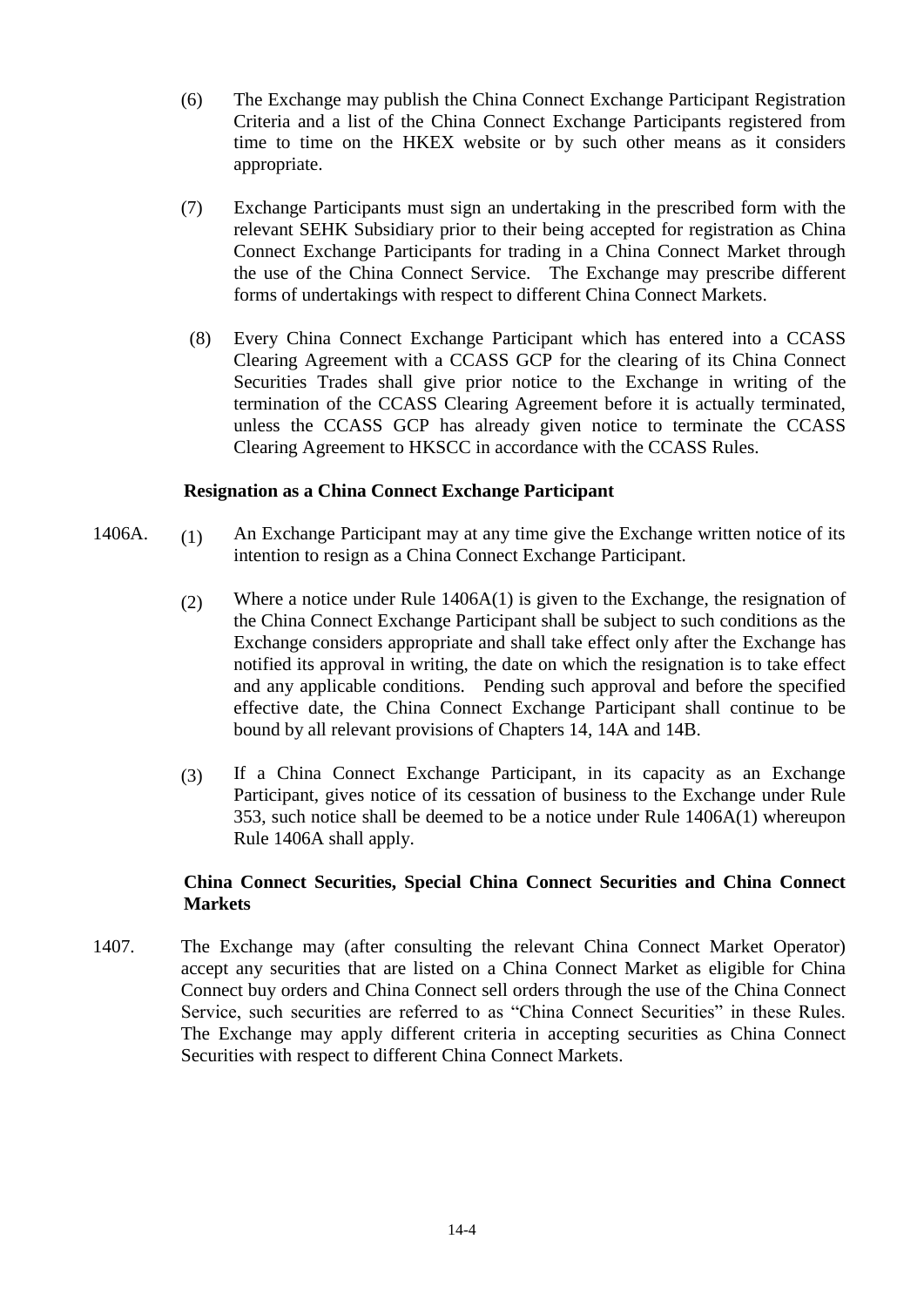- 1408. (1) Notwithstanding Rule 1407, the Exchange may (after consulting the relevant China Connect Market Operator) accept or designate any security (including any security not within the scope of Rule 1407) as only eligible for China Connect sell orders and not for China Connect buy orders through the use of the China Connect Service, such securities are referred to as "Special China Connect Securities" in these Rules.
	- (2) Where securities are accepted or designated by the Exchange under Rule 1408(1), China Connect Exchange Participants shall not input or accept instructions from any person to input any China Connect buy orders for Special China Connect Securities.
	- (3) Unless the context otherwise requires, any reference in these Rules to "China Connect Securities" shall include "Special China Connect Securities".
- 1409. (1) The Exchange may establish and maintain the following lists and may publish them on the HKEX website or by such other means as it considers appropriate:
	- (a) a list of China Connect Securities referred to in Rule 1407 in respect of a China Connect Market;
	- (b) a list of Special China Connect Securities referred to in Rule 1408(1) in respect of a China Connect Market;
	- (c) a list of China Connect Markets; and
	- (d) a list of China Connect Market Operators.
	- (2) The Exchange may (after consulting with the relevant China Connect Market Operator) exclude any securities from the list of China Connect Securities and the list of Special China Connect Securities.

# **China Connect Central Gateway Session and Backup China Connect Central Gateway Session**

- 1410. (1) In order to access the CSC or use the China Connect Service, a China Connect Exchange Participant must apply to the Exchange in the prescribed form for:
	- (a) [Repealed]
	- (b) [Repealed]
	- (c) one or more China Connect Central Gateway sessions, and in respect of each China Connect Central Gateway session applied for, a single standard China Connect Central Gateway throttle rate or multiples of a standard China Connect Central Gateway throttle rate (whether by subscribing to the China Connect Monthly Throttle Subscription Scheme or otherwise) for assignment to the China Connect Central Gateway session.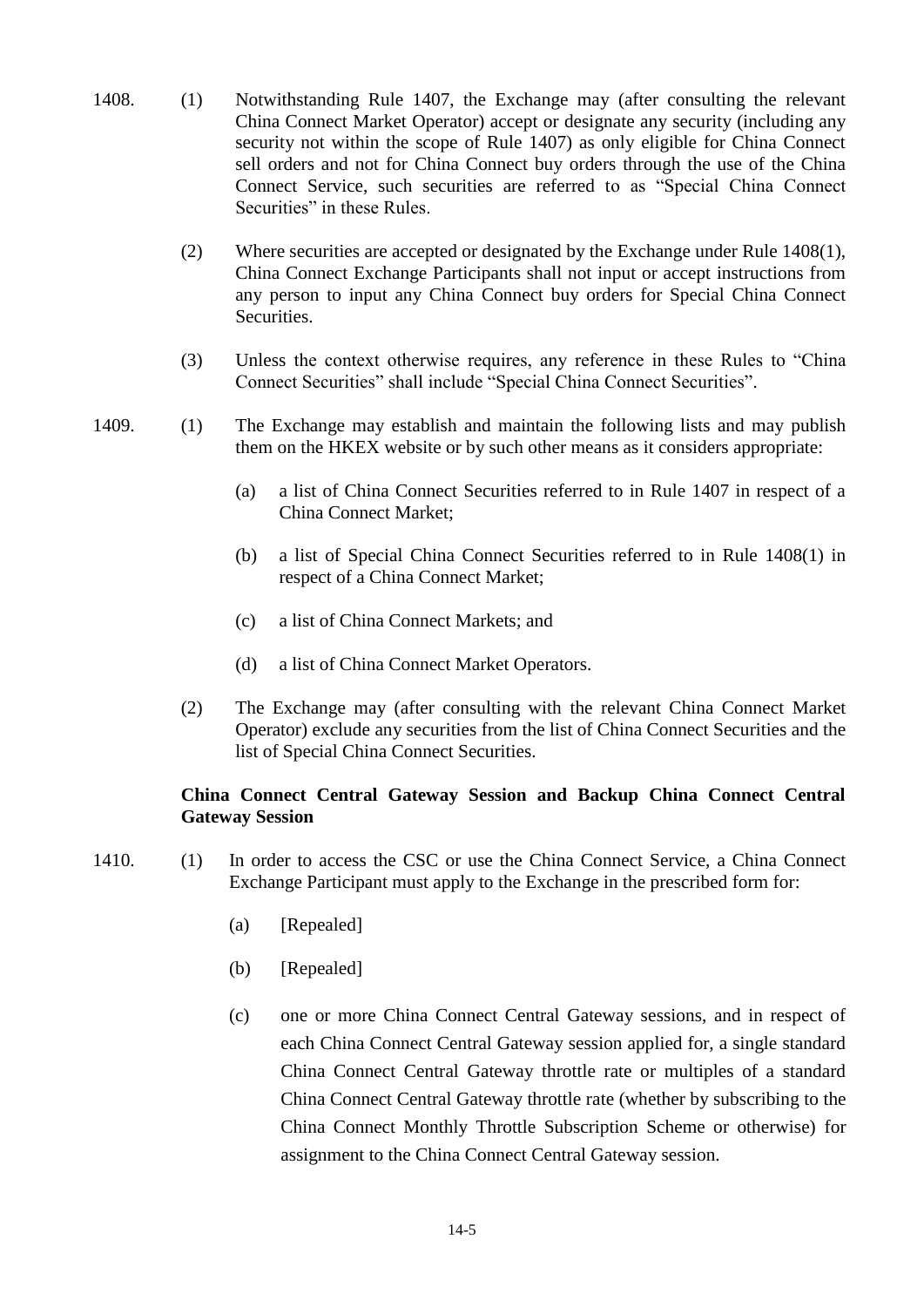- (2) A China Connect Exchange Participant which has connected its BSS with the China Connect Central Gateway via its China Connect Central Gateway session in accordance with Rule 1411(1) may, subject to Rule 1414(1), apply to the Exchange in the prescribed form for a Backup China Connect Central Gateway session to backup such China Connect Central Gateway session.
- (3) Applications made under Rules 1410(1) and (2) are subject to the approval of the Exchange on such terms and conditions and payment of such fees and charges as the Exchange may consider appropriate. The Exchange's decision in respect of an application shall be final and conclusive. Where an application is rejected, the Exchange is not obliged to give any reasons for its decision.
- 1411. (1) Upon approval of an application made under Rule 1410(1) or Rule 1413(5), a China Connect Exchange Participant may:
	- (a) [Repealed]
	- (b) [Repealed]
	- (c) connect its BSS with the China Connect Central Gateway via its China Connect Central Gateway session.
	- (2) Where an application for a Backup China Connect Central Gateway session under Rule 1410(2) is approved, the Backup China Connect Central Gateway session shall be used for backup purposes in accordance with Rule 1414.
	- (3) A China Connect Exchange Participant shall comply with all such terms and conditions and pay all such fees and charges as the Exchange may prescribe from time to time with respect to the use of a China Connect Central Gateway session, a standard China Connect Central Gateway throttle rate and/or a Backup China Connect Central Gateway session.
- 1412. (1) Notwithstanding Rules 1411, 1413(5) and 1414, the Exchange has the right to suspend, withdraw or revoke a China Connect Exchange Participant's use of a China Connect Central Gateway session or a Backup China Connect Central Gateway session or access to the CSC on such terms and for such period as the Exchange thinks fit, whether requested by the China Connect Exchange Participant or not.
	- (2) A China Connect Exchange Participant may request the Exchange to suspend, withdraw or revoke its use of any China Connect Central Gateway session, Backup China Connect Central Gateway session or access to the CSC any time.
	- (3) [Repealed]
	- (4) A China Connect Exchange Participant shall ensure that only it or its Authorized Persons can operate or have access to a China Connect Central Gateway session or a Backup China Connect Central Gateway session, and shall be solely responsible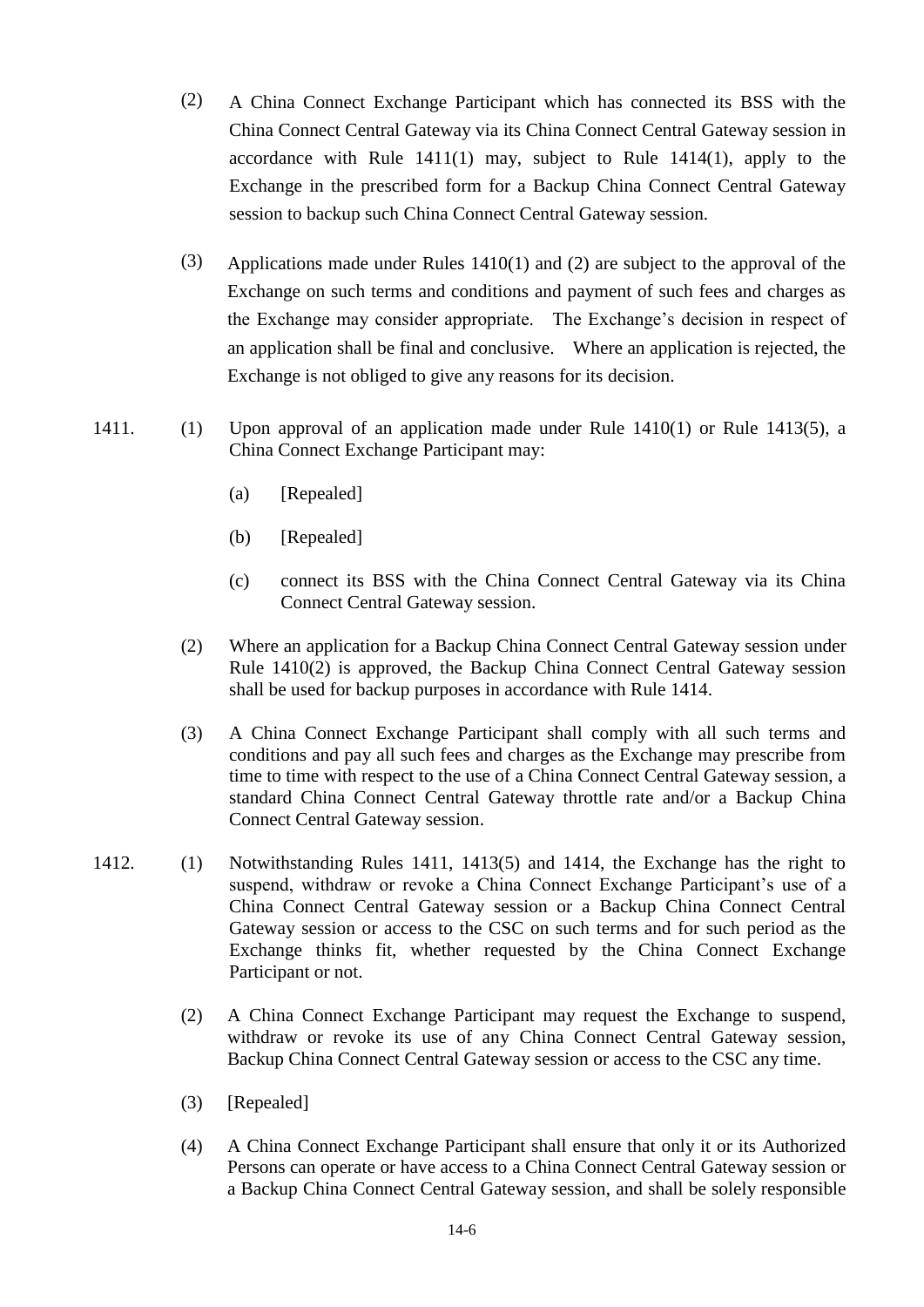and liable for monitoring and supervising such grant of access and operation by it or its Authorized Persons. A China Connect Exchange Participant shall be fully liable for any consequences resulting from any unauthorized use of its China Connect Central Gateway session s or Backup China Connect Central Gateway sessions.

- (5) [Repealed]
- (6) A China Connect Exchange Participant shall ensure that its BSS is operated in such a way as not to affect the proper functioning of the CSC.
- (7) A China Connect Exchange Participant shall submit to the Exchange a declaration in a form prescribed by the Exchange from time to time in relation to its BSS:
	- (a) prior to the connection or re-connection of its BSS to the China Connect Central Gateway via a China Connect Central Gateway session; and
	- (b) prior to the implementation of material changes to its BSS or at any time as required by the Exchange during any period that its BSS is connected to the China Connect Central Gateway.

#### **Increase and Transfer of China Connect Central Gateway Throughput Rate**

- 1413. (1) The Exchange may, upon the application of a China Connect Exchange Participant, approve the increase of the throughput rate of a China Connect order into the CSC via a China Connect Central Gateway session under this Rule 1413(1) or, in the case of an increase on a monthly basis, under Rule 1413A(1). An application for an increase in the throughput rate shall be for a standard China Connect Central Gateway throttle rate or multiples of a standard China Connect Central Gateway throttle rate.
	- (2) The Exchange may, upon the application of a China Connect Exchange Participant that has more than one China Connect Central Gateway session, approve the transfer of any standard China Connect Central Gateway throttle rate (whether under the China Connect Monthly Throttle Subscription Scheme or otherwise) assigned to one of its China Connect Central Gateway sessions to another China Connect Central Gateway session of the China Connect Exchange Participant.
	- (3) The Exchange may, upon the application of a China Connect Exchange Participant, approve the transfer of any standard China Connect Central Gateway throttle rate (whether under the China Connect Monthly Throttle Subscription Scheme or otherwise) assigned to an existing China Connect Central Gateway session of such China Connect Exchange Participant to a new China Connect Central Gateway session of such China Connect Exchange Participant approved under Rule 1413(5).
	- (4) The Exchange may, upon the application of a China Connect Exchange Participant, approve the transfer of any standard China Connect Central Gateway throttle rate (whether under the China Connect Monthly Throttle Subscription Scheme or otherwise) assigned to a China Connect Central Gateway session of such China Connect Exchange Participant to a China Connect Central Gateway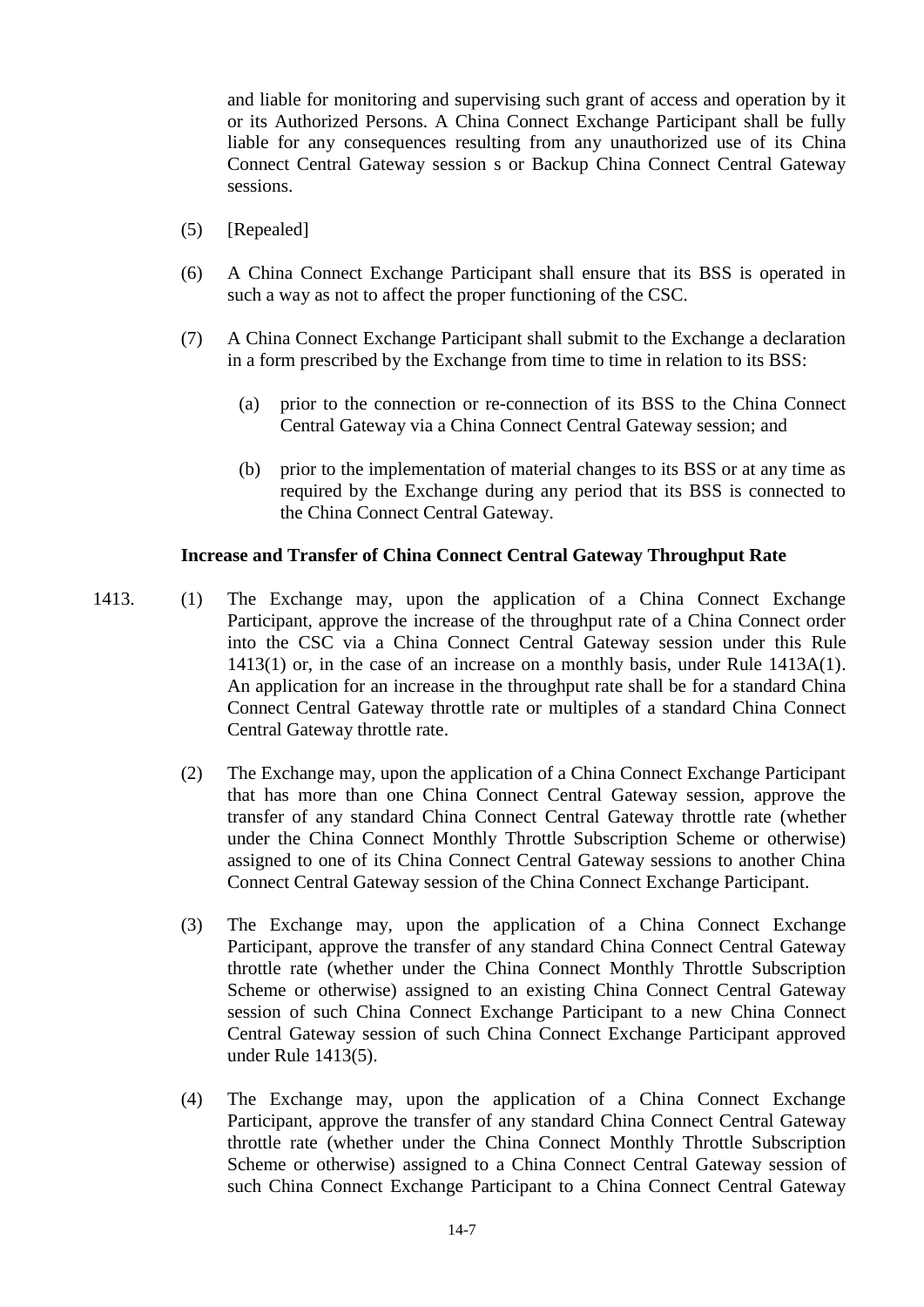session of any of its group companies.

- (5) The Exchange may, upon the application of a China Connect Exchange Participant which already has a China Connect Central Gateway session, approve the application of the China Connect Exchange Participant for a new China Connect Central Gateway session.
- (6) Applications made by a China Connect Exchange Participant under Rules 1413(1) to (5) shall be subject to the approval of the Exchange on such terms and conditions and payment of such fees and charges as the Exchange may consider appropriate from time to time. The Exchange's decision in respect of an application shall be final and conclusive. Where an application is rejected, the Exchange is not obliged to give any reasons for its decision.

# **China Connect Monthly Throttle Subscription Scheme**

- 1413A. (1) The Exchange may, upon the application of a China Connect Exchange Participant with a China Connect Central Gateway session, approve the subscription of a single or multiples of a standard China Connect Central Gateway throttle rate on a monthly basis (the "China Connect Monthly Throttle Subscription Scheme"). An application for the subscription of the China Connect Monthly Throttle Subscription Scheme shall be for a single or multiples of a standard China Connect Central Gateway throttle rate.
	- (2) The Exchange may impose a maximum number of standard China Connect Central Gateway throttle rates that may be granted to a China Connect Exchange Participant under the China Connect Monthly Throttle Subscription Scheme.
	- (3) Applications made by a China Connect Exchange Participant under Rule 1413A(1) shall be subject to the approval of the Exchange on such terms and conditions and payment of such fees and charges as the Exchange may consider appropriate from time to time. The Exchange's decision in respect of an application shall be final and conclusive. Where an application is rejected, the Exchange is not obliged to give any reasons for its decision.

# **Use of Backup China Connect Central Gateway session**

- 1414. (1) The number of Backup China Connect Central Gateway sessions that a China Connect Exchange Participant may apply for under Rule 1410(2) must not exceed the total number of China Connect Central Gateway sessions connected to the China Connect Central Gateway at the time of the application. The number of standard China Connect Central Gateway throttle rates to be assigned to a Backup China Connect Central Gateway session for the backup of a China Connect Central Gateway session must be the same as the number of standard China Connect Central Gateway throttle rates assigned to that China Connect Central Gateway session.
	- (2) [Repealed]
	- (3) [Repealed]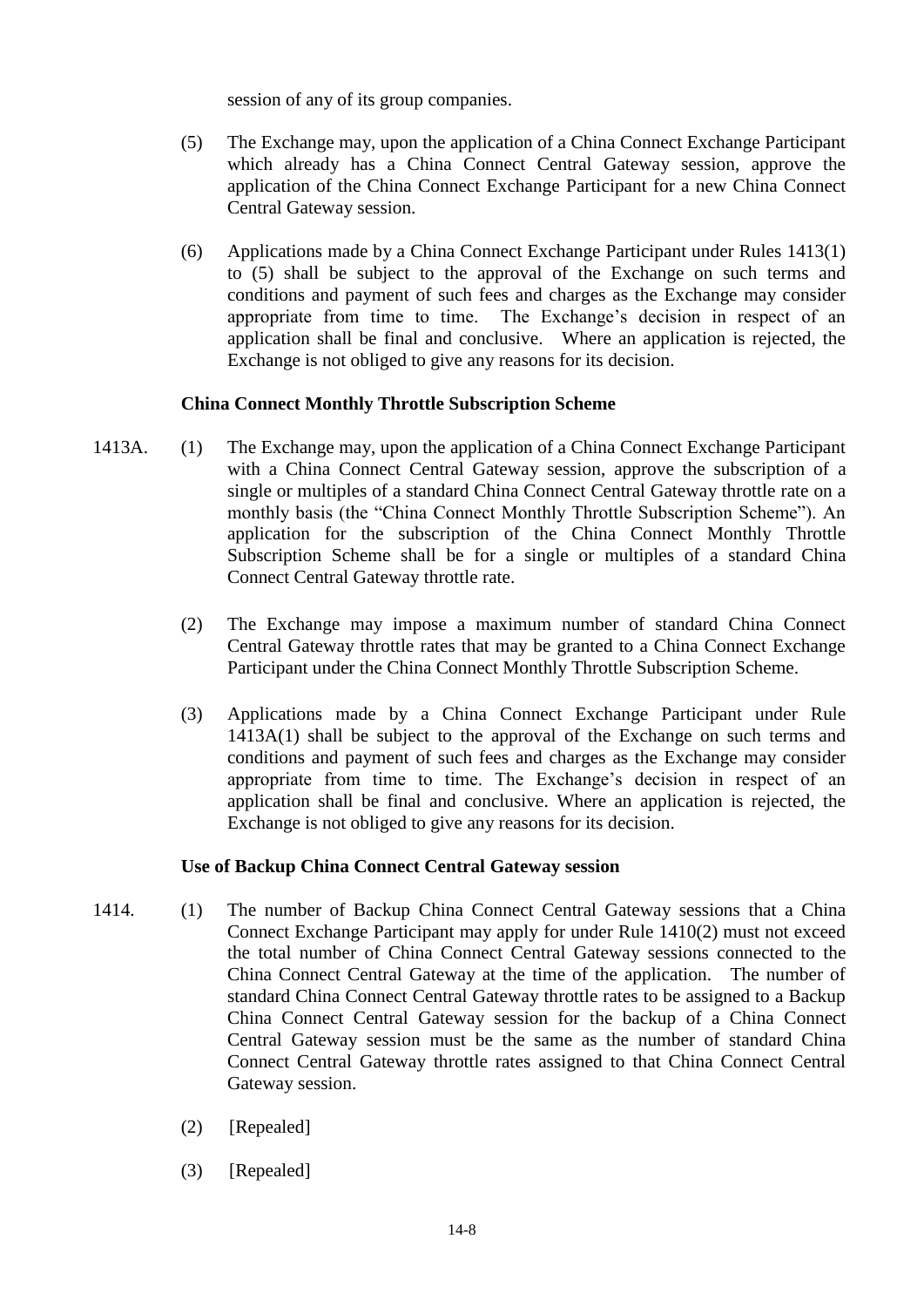- (4) Notwithstanding anything to the contrary contained in these Rules, upon activation of a Backup China Connect Central Gateway session by the China Connect Exchange Participant, such Backup China Connect Central Gateway session shall for the purposes of these Rules be deemed as a "China Connect Central Gateway session" as defined and shall be used as such by the China Connect Exchange Participant until such time as it is de-activated by the China Connect Exchange Participant.
- (5) [Repealed]

#### **Operational Hours of the China Connect Service**

- 1415. (1) The Exchange has absolute discretion to determine from time to time the operational hours of the China Connect Service, including the arrangements relating to the hoisting and lowering of Typhoon Signals, announcement and cancellation of Extreme Conditions and the issuance and cancellation of Black Rainstorm Warnings. The Exchange will prescribe the operational hours and related arrangements of the China Connect Service by making rules or through publication on the HKEX website or such other means as the Exchange considers appropriate. Different operational hours and arrangements may be prescribed in respect of different China Connect Markets.
	- (2) The Exchange has absolute discretion to change the operational hours and arrangements of the China Connect Service at any time and without advance notice, whether on a temporary basis, due to operational needs, inclement weather, under emergency situations or otherwise. Except in the case of emergency, changes will be announced on the HKEX website or through such other means as the Exchange considers appropriate.

#### **Order Input and Transactions Executed Through the China Connect Service**

- 1416. For China Connect orders to be routed to a China Connect Market for automatic matching and execution, a China Connect Exchange Participant must input such China Connect orders into the CSC via a China Connect Central Gateway session connected with its BSS. A China Connect Exchange Participant shall at all times be responsible for all the China Connect orders routed through its China Connect Central Gateway sessions to the relevant China Connect Market irrespective of whether the China Connect orders are executed on the China Connect Market System or not. Where China Connect orders are executed, a China Connect Exchange Participant shall bear responsibility for the China Connect Securities Trades.
- 1417. The Exchange has absolute discretion to determine the types of China Connect orders that may be input by a China Connect Exchange Participant. Such order types may differ for different China Connect Markets and/or different China Connect Securities. The Exchange will prescribe or change the order types to be used for a China Connect Market by making rules or through publication on the HKEX website or such other means as the Exchange considers appropriate.
- 1418. Without limiting Rule 1417, China Connect Exchange Participants must input China Connect orders in accordance with and subject to the scale of spreads, limitations on lot size, price limit, order size and other quotation requirements or restrictions (including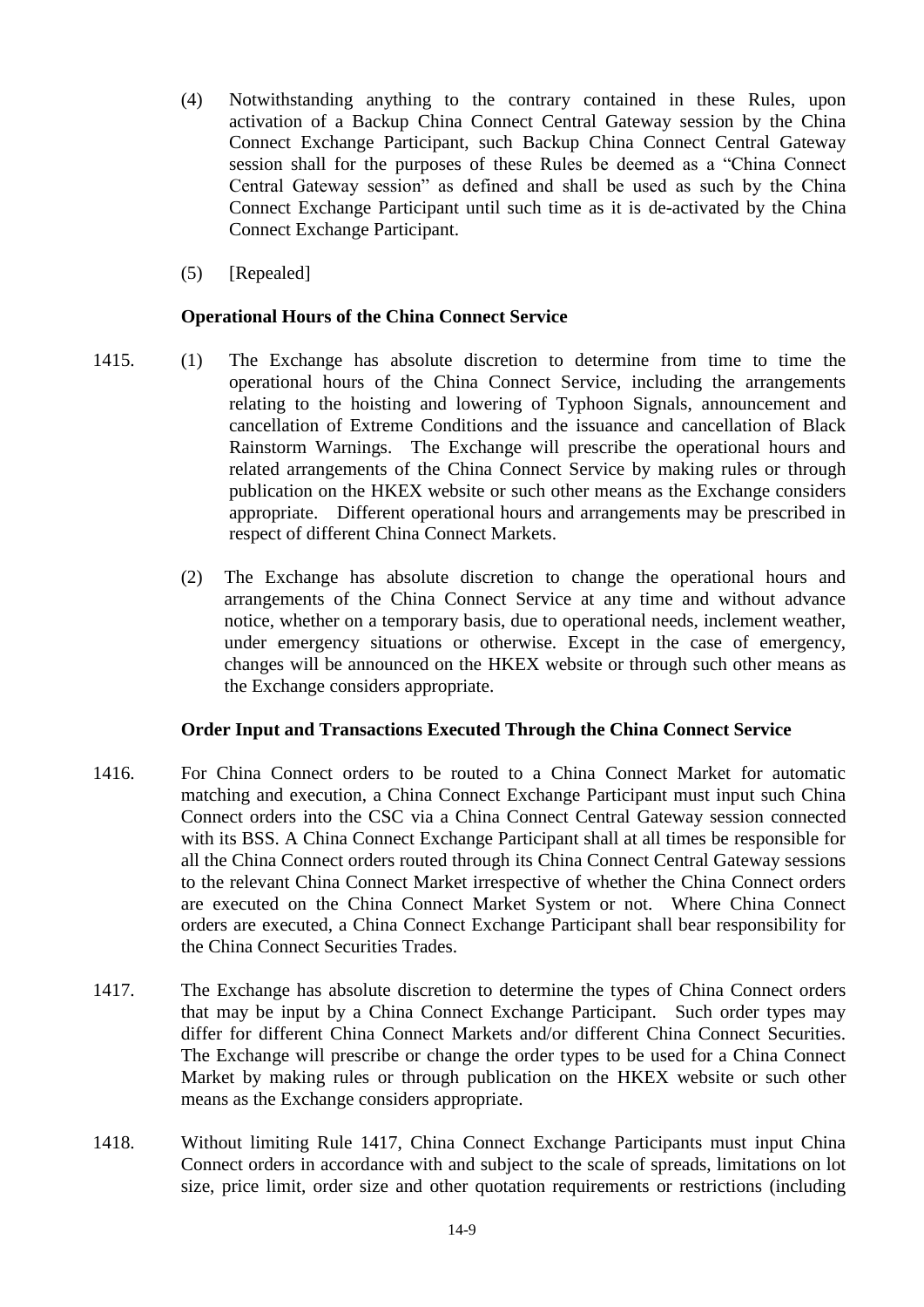but not limited to shareholding restrictions, restrictions on turnaround trading arrangements and any form of circuit breaker mechanism) set by the China Connect Market Operator for or otherwise applicable to the relevant China Connect Market from time to time. Different quotation requirements or restrictions may apply to different China Connect Markets and different China Connect Securities. The Exchange will set out such requirements or restrictions as are communicated to the Exchange by the relevant China Connect Market Operator by making rules or through publication on the HKEX website or such other means as it considers appropriate. The Exchange has the power to reject China Connect orders that do not comply with the relevant requirements and restrictions. Further, the Exchange has absolute discretion to prescribe additional quotation requirements or restrictions under Rule 1430.

- 1419. Unless the Exchange otherwise determines, China Connect orders shall be made in RMB.
- 1420. Unless the Exchange otherwise determines, all inputs into the CSC via a China Connect Central Gateway session of a China Connect Exchange Participant are valid and binding on the China Connect Exchange Participant subject to these Rules, and by inputting a China Connect order into the CSC, a China Connect Exchange Participant is deemed to have authorised the relevant SEHK Subsidiary to route such China Connect order through the China Connect Service to the relevant China Connect Market System for automatic matching and execution. A China Connect Exchange Participant shall be responsible for the accuracy of all information and messages input into the CSC via a China Connect Central Gateway session of the China Connect Exchange Participant, and it is deemed to have authorised and have knowledge of all inputs that bear the China Connect Exchange Participant's unique identifier.
- 1421. (1) A China Connect Exchange Participant shall not accept instructions from any client to sell or buy China Connect Securities through the China Connect Service which may be in breach of or not be in compliance with any provision in these Rules that applies to the use of the China Connect Service or the trading of China Connect Securities or in China Connect Markets.
	- (2) Before a China Connect Exchange Participant inputs a China Connect sell order for routing through the China Connect Service, it shall ensure that it or its clients have sufficient securities at the time of placement of such order to settle the delivery obligation assuming that the China Connect order will be matched and executed on the relevant China Connect Market System.
- 1422. A China Connect order input by a China Connect Exchange Participant may, subject to the rules of the relevant China Connect Market Operator that apply to the relevant SEHK Subsidiary (including without limitation any form of circuit breaker mechanism), be cancelled at the request of the China Connect Exchange Participant through the input of a cancellation request into the CSC via a China Connect Central Gateway session provided that such China Connect order has not been matched or executed by the relevant China Connect Market System. No China Connect order is regarded as cancelled unless and until a cancellation confirmation has been issued by the relevant China Connect Market System. Neither the Exchange nor the relevant SEHK Subsidiary shall have any liability in the event that a China Connect order which a China Connect Exchange Participant has requested be cancelled is not cancelled for any reason whatsoever.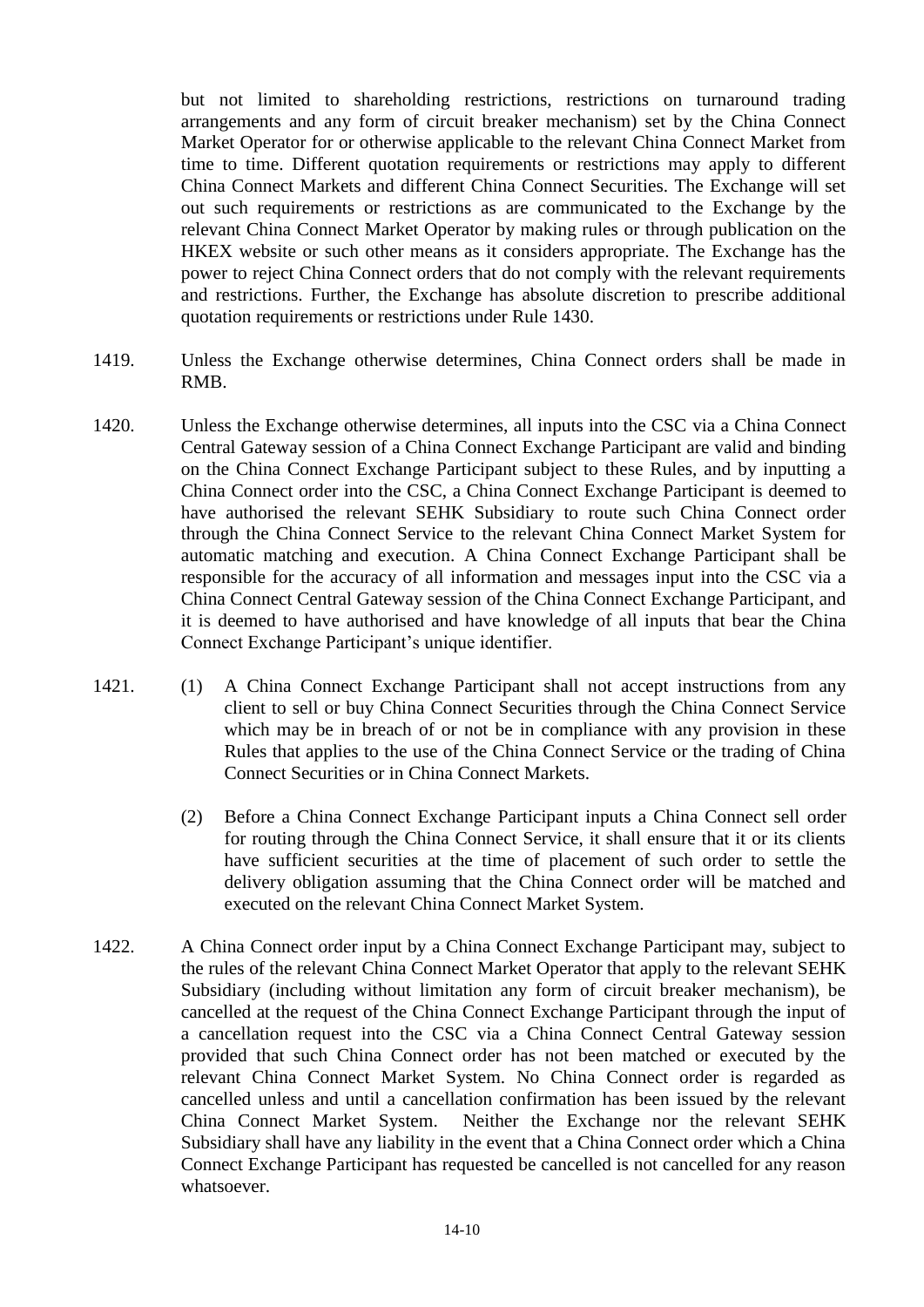- 1423. Unless the Exchange otherwise determines, all China Connect Securities Trades executed by a China Connect Exchange Participant, whether as agent or principal, shall be binding on the China Connect Exchange Participant and cannot be revoked, amended or cancelled.
- 1424. Where a China Connect buy order is executed through the use of the China Connect Service by a China Connect Exchange Participant, the China Connect Exchange Participant shall ensure that it or its clients will have sufficient funds to settle the payment obligation of the China Connect Exchange Participant on the settlement day. Funds should be sufficient to cover all fees, charges and taxes payable in respect of the purchase of the relevant China Connect Securities on the relevant China Connect Market.
- 1425. All China Connect Securities Trades shall be settled through CCASS in accordance with the CCASS Rules. Where a China Connect order is executed on a China Connect Market System through the use of the China Connect Service by a China Connect Exchange Participant, the China Connect Exchange Participant shall cause such transaction to be settled through CCASS as a China Connect Securities Trade in accordance with the CCASS Rules.

#### **Broker-to-Client Assigned Number (BCAN)**

- 1425A. (1) (a) A China Connect Exchange Participant shall ensure that each of its clients who buys or sells China Connect Securities is assigned a BCAN.
	- (b) If a client holds multiple accounts with a China Connect Exchange Participant, a single BCAN shall be assigned to identify such client, unless the other account(s) of the China Connect Exchange Participant are held by the client jointly with any other person in which case a separate BCAN in respect of the China Connect orders for such joint account shall be assigned.
	- (c) If a China Connect Exchange Participant and/or any of its group companies will buy or sell China Connect Securities as principal or on a proprietary basis, the China Connect Exchange Participant shall assign a BCAN to identify itself and a separate BCAN to identify each of the relevant group companies as if they were clients of the China Connect Exchange Participant.
	- (d) For the purposes of this Rule 1425A, "client" shall mean:
		- (i) a direct client of a China Connect Exchange Participant; or
		- (ii) an indirect client whose BCAN may from time to time be required by the Exchange to be included in an order that is inputted by the China Connect Exchange Participant into the CSC, including without limitation and unless otherwise prescribed by the Exchange, any direct client of a group company of the China Connect Exchange Participant if the group company itself is a direct or, through any other group companies, an indirect client of the China Connect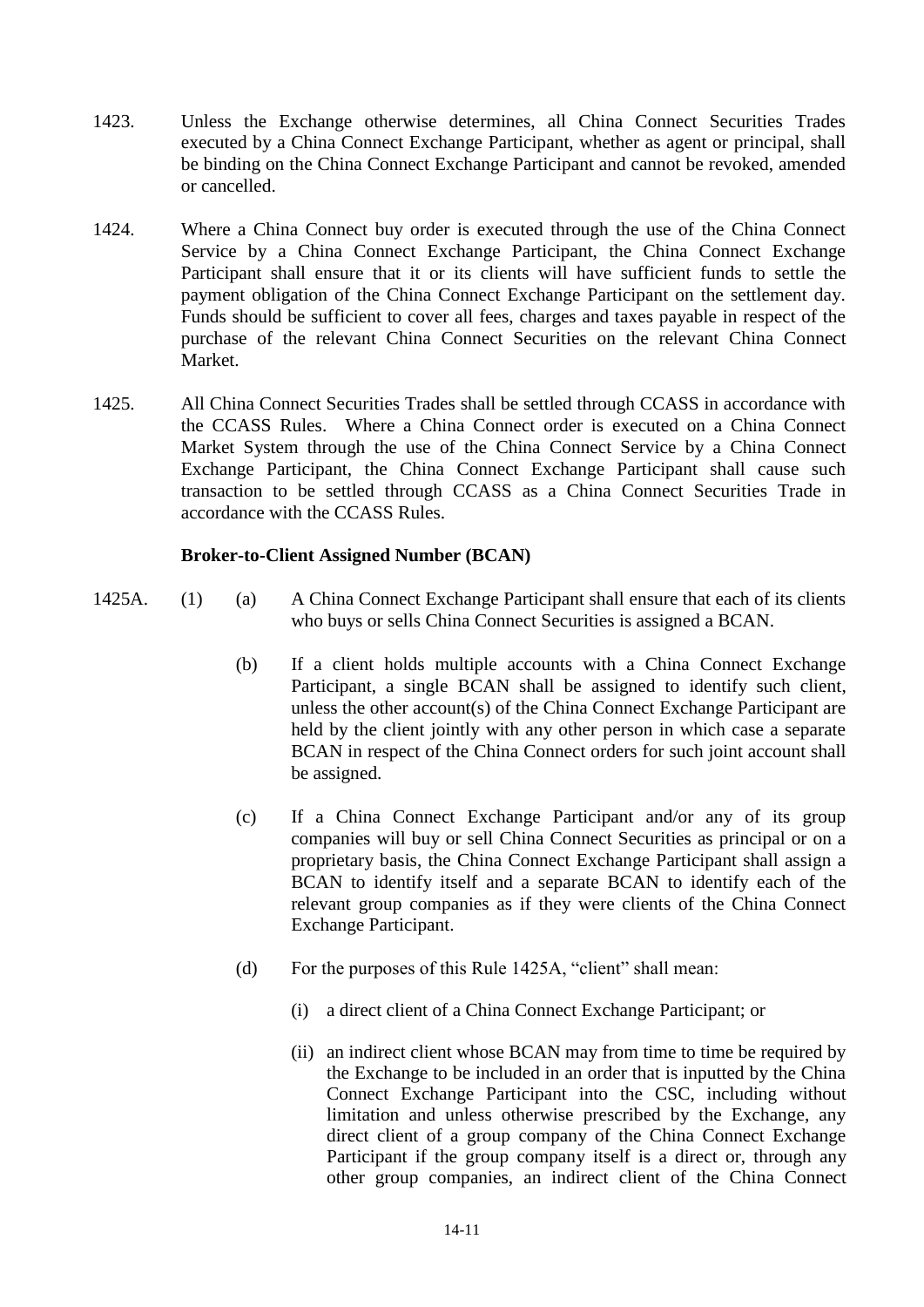Exchange Participant.

If the China Connect Exchange Participant's direct client is an Exchange Participant trading through the China Connect Exchange Participant pursuant to Rule 590, the China Connect Exchange Participant shall (i) provide sufficient BCANs to such Exchange Participant to enable it to assign a BCAN to each of its clients in accordance with this Rule 1425A(1) and (ii) submit a list of such Exchange Participants so that they can provide the BCANs and CID of their clients in the form of a BCAN-CID Mapping File to the Exchange in accordance with Rule 1425A(2).

- (e) A China Connect Exchange Participant shall ensure that the BCAN assigned to a client will not be changed or re-used for another client unless such modification is necessary due to system upgrades or other exceptional cases and the Exchange's prior written approval is obtained.
- (2) In order to input a China Connect order into the CSC for the account of a client on a CSC trading day ("T day"), a China Connect Exchange Participant must on or before the previous CSC trading day, unless otherwise permitted by the Exchange ("T-1 day"), have provided the BCAN and CID of such client in the form of a BCAN-CID Mapping File to the Exchange for validation.
- (3) A China Connect Exchange Participant shall ensure that the CID in the BCAN-CID Mapping File is accurate and up to date. A China Connect Exchange Participant may report any correction or update of the CID to the Exchange in such manner and by such deadline as may be prescribed by the Exchange from time to time.
- (4) When inputting a China Connect order into the CSC, a China Connect Exchange Participant shall include the corresponding BCAN in such manner as the Exchange may from time to time prescribe. A China Connect order will be rejected if no BCAN is included or the BCAN included is invalid or deficient.
- (5) A China Connect Exchange Participant shall ensure that all necessary authorizations and written consents are obtained from each individual client regarding the collection, storage, use, disclosure and transfer of personal data in relation to such client's BCANs and CID, including authorizations and consents which:
	- (a) allow the China Connect Exchange Participant to (i) disclose and transfer the client's BCANs and CID to the Exchange and the relevant SEHK Subsidiary from time to time; and (ii) indicate the client's BCAN when inputting a China Connect order into the CSC which will be further routed to the relevant China Connect Market Operator on a real-time basis;
	- (b) allow each of the Exchange and the relevant SEHK Subsidiary to: (i) collect, use and store BCANs and CID and any consolidated, validated and mapped BCANs and CID information provided by the relevant China Connect Clearing House (in the case of storage, by any of them or via HKEX) for market surveillance and monitoring purposes and enforcement of these Rules; (ii) transfer such information to the relevant China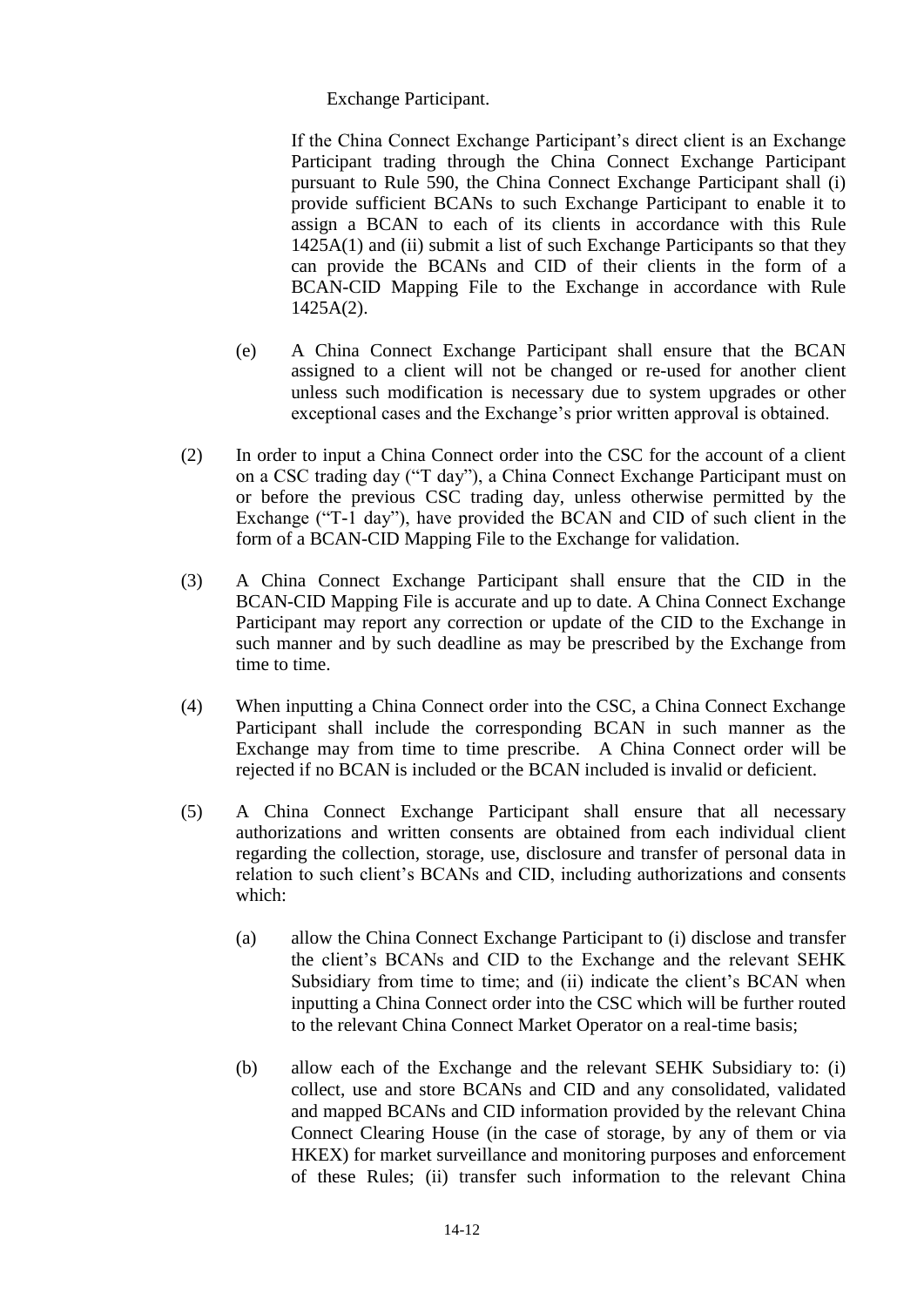Connect Market Operator (directly or through the relevant China Connect Clearing House) from time to time for the purposes stated in Rule  $1425A(5)(c)$  and (d); and (iii) disclose such information to the relevant regulators and law enforcement agencies in Hong Kong so as to facilitate the performance of their statutory functions with respect to the Hong Kong financial markets;

- (c) allow the relevant China Connect Clearing House to: (i) collect, use and store the client's BCANs and CID to facilitate the consolidation and validation of BCANs and CID and the mapping of BCANs and CID with its own investor identification database and provide such consolidated, validated and mapped BCANs and CID information to the relevant China Connect Market Operator, the Exchange and the relevant SEHK Subsidiary; (ii) use the client's BCANs and CID for the performance of its regulatory functions of securities account management; and (iii) disclose such information to the Mainland regulatory authorities and law enforcement agencies having jurisdiction over it so as to facilitate the performance of their regulatory, surveillance and enforcement functions with respect to the Mainland financial markets; and
- (d) allow the relevant China Connect Market Operator to (i) collect, use and store BCANs and CID to facilitate its surveillance and monitoring of securities trading on the relevant China Connect Market through the use of the China Connect Service and enforcement of the rules of the relevant China Connect Market Operator; and (ii) disclose such information to the Mainland regulatory authorities and law enforcement agencies so as to facilitate the performance of their regulatory, surveillance and enforcement functions with respect to the Mainland financial markets,

in each case in full compliance with all applicable laws including the Personal Data (Privacy) Ordinance and such that any subsequent purported withdrawal of authorization or consent by an individual client will not affect the China Connect Exchange Participant's continued storage, use, disclosure and transfer of personal data for the above purposes in respect of trading in China Connect Securities conducted for the account of the individual client.

- (6) If the necessary authorizations and consents from a client in relation to the collection, storage, use, disclosure and transfer of the BCAN and CID as required under these Rules cannot be obtained by a China Connect Exchange Participant or are otherwise invalid or deficient, the China Connect Exchange Participant may, without prejudice to Rule 1425A(4), only input China Connect sell orders (but not any buy order) into the CSC for the account of such client. The Exchange may impose such criteria, conditions and requirements as the Exchange may in its sole discretion consider appropriate from time to time to determine the China Connect orders which may be allowed to be inputted into the CSC for such client under such circumstances.
- (7) A China Connect Exchange Participant which has included an incorrect BCAN when inputting a China Connect order into the CSC shall promptly cancel the China Connect order through the input of a cancellation request into the CSC if such China Connect order has not been matched or executed by the relevant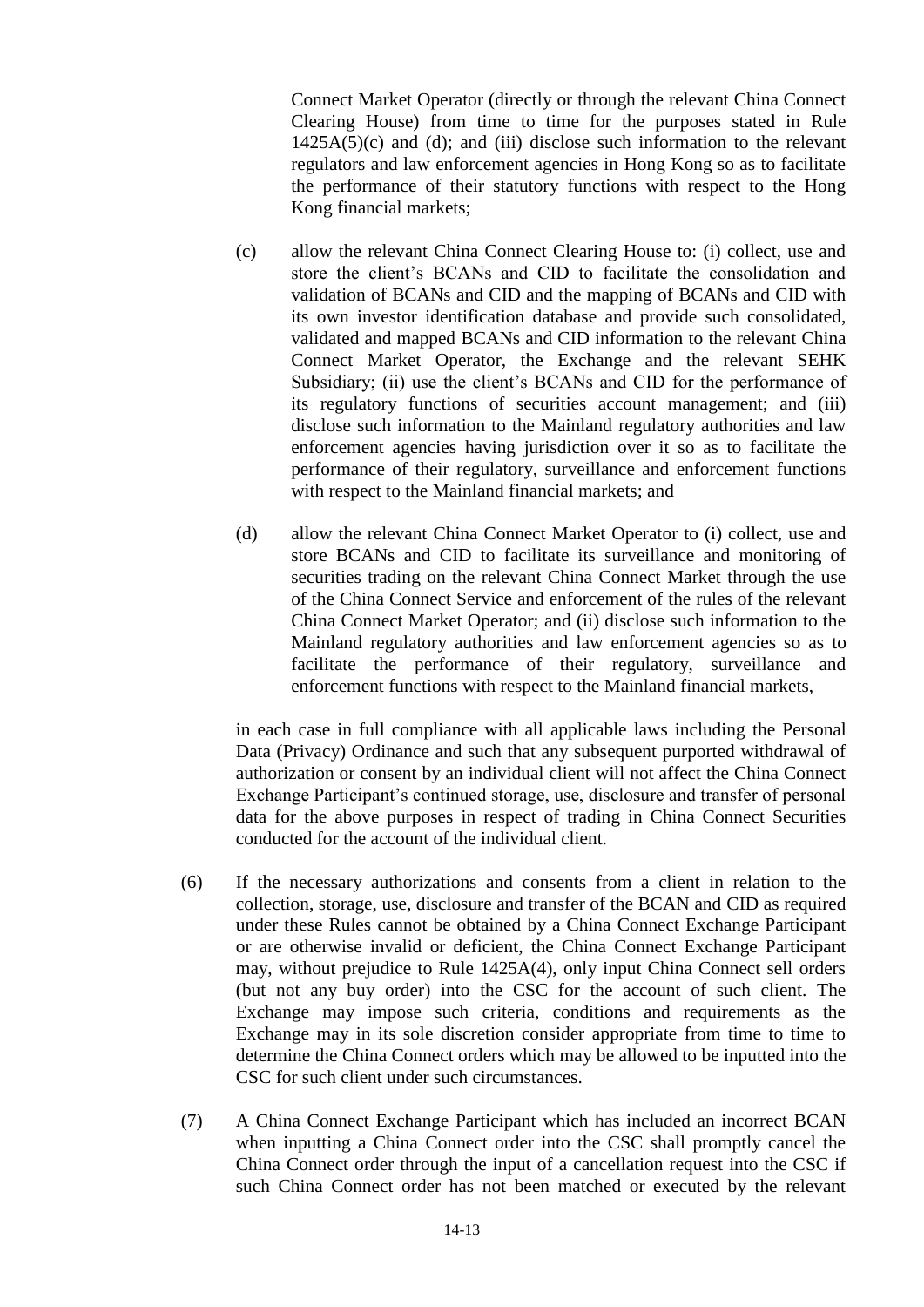China Connect Market System. If such China Connect order has been matched or executed by the relevant China Connect Market System, the China Connect Exchange Participant shall report any correction of BCAN to the Exchange at such time and in such manner as the Exchange may prescribe from time to time.

- (8) In addition to any other powers that the Exchange may have under these Rules, the Exchange may at any time require a China Connect Exchange Participant to provide the Exchange with such information as it may request to assess whether there is, or the extent of, any non-compliance with the requirements set out in this Rule 1425A.
- (9) For the purpose of this Rule 1425A and without prejudice to Rule 590, unless the context otherwise requires, China Connect Exchange Participant includes an Exchange Participant, other than a China Connect Exchange Participant, who conducts or intends to conduct trading in China Connect Securities through the China Connect Service for the account of its clients through a China Connect Exchange Participant, whether directly or indirectly.

## **Quotas on the Trading of China Connect Securities**

- 1426. Relevant governmental or regulatory bodies may impose quotas on the trading of China Connect Securities from time to time depending on market conditions and readiness, the level of cross-boundary fund flows, stability of the markets and other factors and considerations. Where quotas are imposed in respect of a China Connect Market, the Exchange will prescribe relevant details including the quota limit, level of quota utilisation, balance of available quota and the applicable restrictions and arrangements by making rules or through publication on the HKEX website or such other means as the Exchange considers appropriate.
- 1427. Where a quota referred to in Rule 1426 is imposed, the Exchange has absolute discretion to take all such actions, steps or measures as it considers necessary or appropriate to ensure or facilitate compliance with the relevant quota requirements or restrictions including, without limitation, the following:
	- (a) restricting or rejecting China Connect buy orders;
	- (b) suspending or restricting the access to or the use of all or any part of the China Connect Service under Rule 1438 or 1439; and
	- (c) amending the operational hours and related arrangements of the China Connect Service under Rule 1415,

provided that China Connect sell orders will not be restricted or rejected so long as the Exchange considers it appropriate to make the China Connect Service or any part of it available. China Connect Exchange Participants shall comply with all such actions, steps or measures as are taken or required by the Exchange.

1428. (1) A China Connect Exchange Participant shall not enter into or carry out, directly or indirectly, any fictitious or artificial transaction or device or any other act with the intention that, or being reckless as to whether, it has or is likely to have the effect of artificially using or filling any quota or quota balance referred to in Rule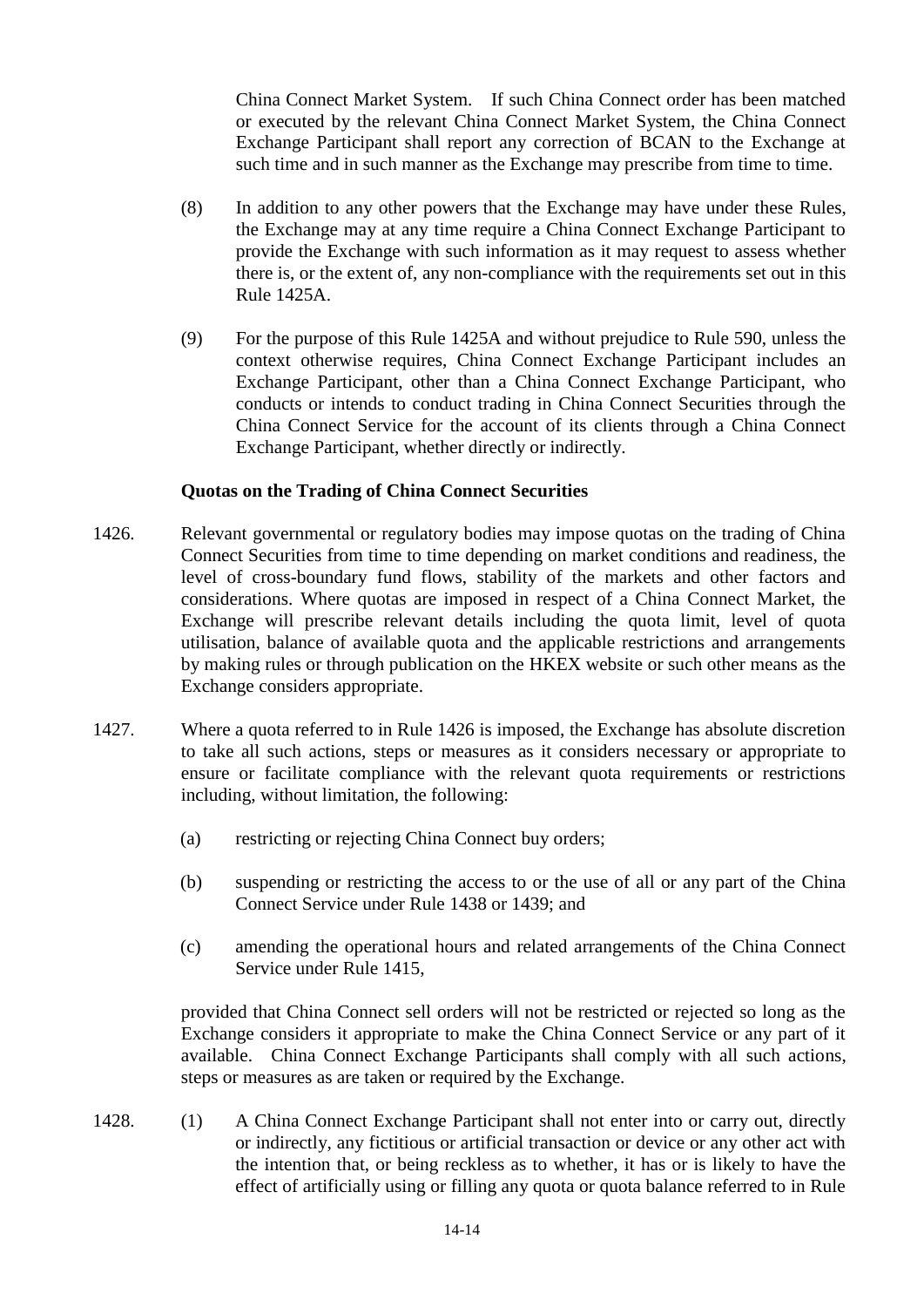1426 or causing any such quota limit to be exceeded, whether through artificial, unauthorised or bulk input of China Connect buy orders, input of China Connect buy orders at an artificially low price, or through the creation of a false market in, or a misleading appearance of active China Connect orders for, any China Connect Securities or otherwise.

(2) For the purpose of preventing the acts referred to in Rule 1428(1), the Exchange and the relevant SEHK Subsidiary may set restrictions in the CSC and related system connections to block the input of China Connect orders at an artificially low price at such thresholds as the Exchange and the relevant SEHK Subsidiary may consider appropriate.

## **Fees and Charges on the Trading of China Connect Securities**

- 1429. China Connect Exchange Participants shall pay all fees, charges, levies and taxes payable in respect of the buying and selling of China Connect Securities as required by the relevant China Connect Market Operator and applicable laws from time to time. The Exchange will provide information on such fees, charges, levies and taxes payable in respect of a China Connect Market as are communicated to it by the relevant China Connect Market Operator and the manner of collection by making rules or through publication on the HKEX website or such other means as the Exchange considers appropriate.
- 1429A. China Connect Exchange Participants shall pay the Investor Compensation Levy on their China Connect Securities Trades to the Exchange in accordance with Chapter 11.

# **Conditions and Restrictions on the Use of the China Connect Service**

- 1430. The Exchange has absolute discretion to impose or amend conditions or restrictions for access to or the use of the China Connect Service from time to time for the purpose of ensuring that the trading of China Connect Securities will not contravene applicable laws or for any other reasons which the Exchange considers appropriate. To comply with applicable laws in Mainland China and the requirements of the relevant China Connect Market Operator, such conditions or restrictions may include requirements to comply with certain shareholding thresholds and disclosure obligations, any form of circuit breaker mechanism, conditions in conducting margin trading, stock borrowing and lending and short selling activities, restrictions in conducting off-exchange transactions, and obligations to alert investors of investment risk and their obligations to comply with applicable laws, and to communicate with investors on regulatory warnings or investigations. Different conditions or restrictions may be prescribed in respect of different China Connect Securities and China Connect Markets. The Exchange will prescribe the conditions or restrictions or change of such conditions or restrictions by making rules or through publication on the HKEX website or such other means as the Exchange considers appropriate. China Connect Exchange Participants shall comply with the conditions and restrictions in all respects.
- 1431. Where any condition or restriction referred to in Rule 1430 is imposed, the Exchange has absolute discretion to take all such actions, steps or measures as it considers necessary or appropriate to ensure or facilitate compliance with such condition or restriction including, without limitation, the following: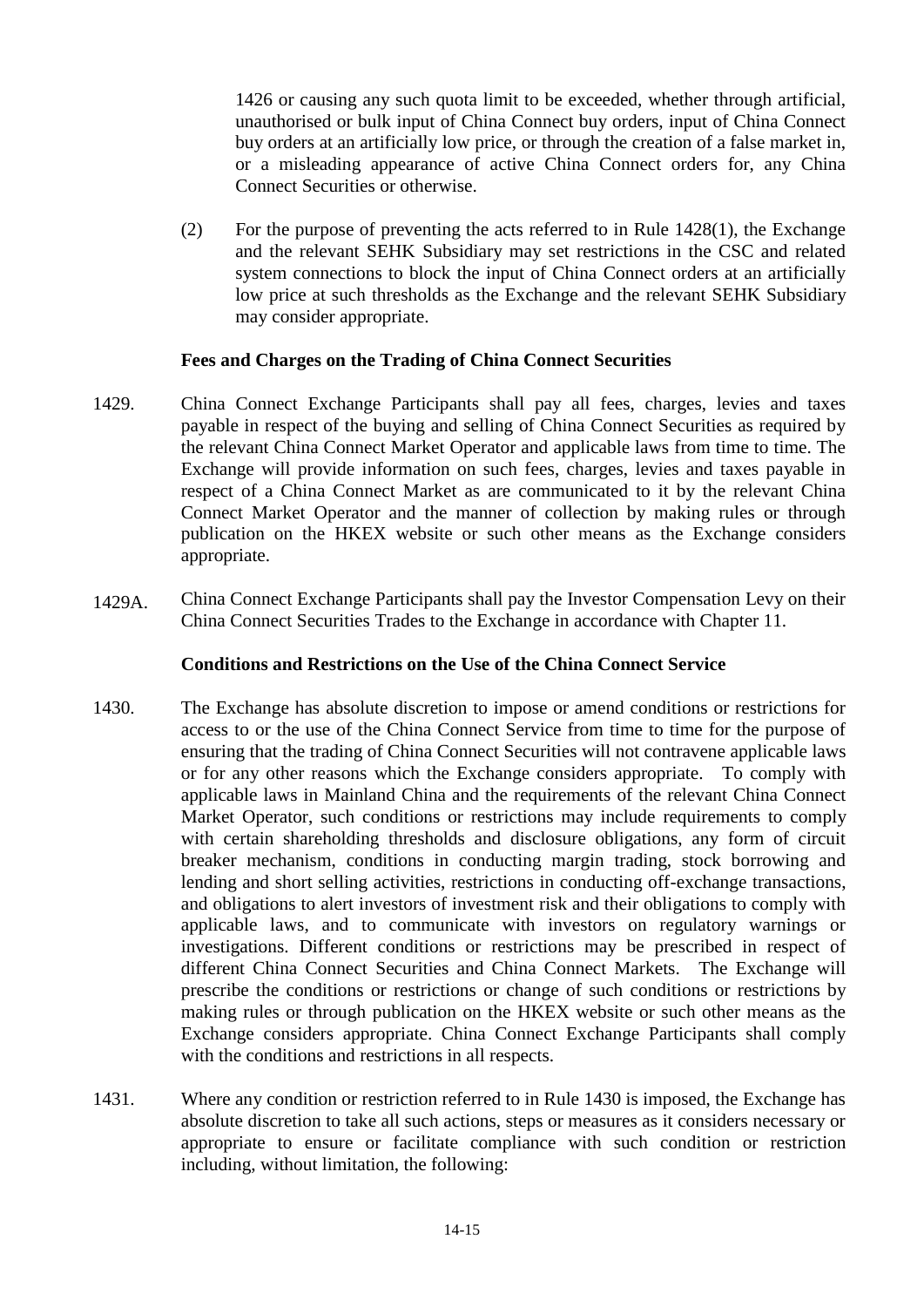- (1) restricting or rejecting China Connect buy orders in respect of any or all of the China Connect Securities;
- (2) suspending or restricting the access to or use of all or any part of the China Connect Service under Rule 1438 or 1439;
- (3) amending the operational hours and related arrangements of the China Connect Service under Rule 1415;
- (4) imposing a forced sale of the relevant China Connect Securities in circumstances where a shareholding limit under applicable laws is or may be breached or exceeded; and
- (5) taking actions as required under the applicable laws or as requested by the Commission, a relevant governmental or regulatory body or a China Connect Market Operator,

provided that China Connect sell orders will not be restricted or rejected so long as the Exchange considers it appropriate to make the China Connect Service or any part of it available. China Connect Exchange Participants shall comply with all such actions, steps or measures as are taken or required by the Exchange.

## **Compliance with Applicable Laws and the Rules**

- 1432. By applying for registration and being registered as a China Connect Exchange Participant, a China Connect Exchange Participant agrees, and represents to the Exchange, that it shall, and shall ensure that its Authorized Persons, Responsible Officers, directors, managers, officers, employees, representatives and persons acting on its behalf shall, for so long as the China Connect Exchange Participant remains registered as a China Connect Exchange Participant, comply with and abide by all applicable laws with regard to the trading of China Connect Securities on the relevant China Connect Market including but not limited to laws and regulations prohibiting insider dealing, market manipulation, price rigging, false trading or the creation of a false or misleading appearance of active trading on any China Connect Securities.
- 1433. By applying for registration and being registered as a China Connect Exchange Participant, a China Connect Exchange Participant agrees, and represents to the Exchange, that it shall, and shall ensure that its Authorized Persons, Responsible Officers, directors, managers, officers, employees, representatives and persons acting on its behalf shall, for so long as the China Connect Exchange Participant remains registered as a China Connect Exchange Participant, comply with and abide by these Rules and any requirements, conditions, restrictions, arrangements and other stipulations that may be issued or published pursuant to these Rules with regard to the trading of China Connect Securities or the access to or use of the China Connect Service. The prohibitions in Rule 545 on market misconduct shall apply to China Connect Exchange Participants in relation to their use of the China Connect Service, provided that any reference in Rule 545 to securities traded on the Exchange shall be construed, mutatis mutandis, to include China Connect Securities.
- 1434. For informational purposes only, the Exchange may publish or make available on the HKEX website or through such other means as the Exchange considers appropriate a list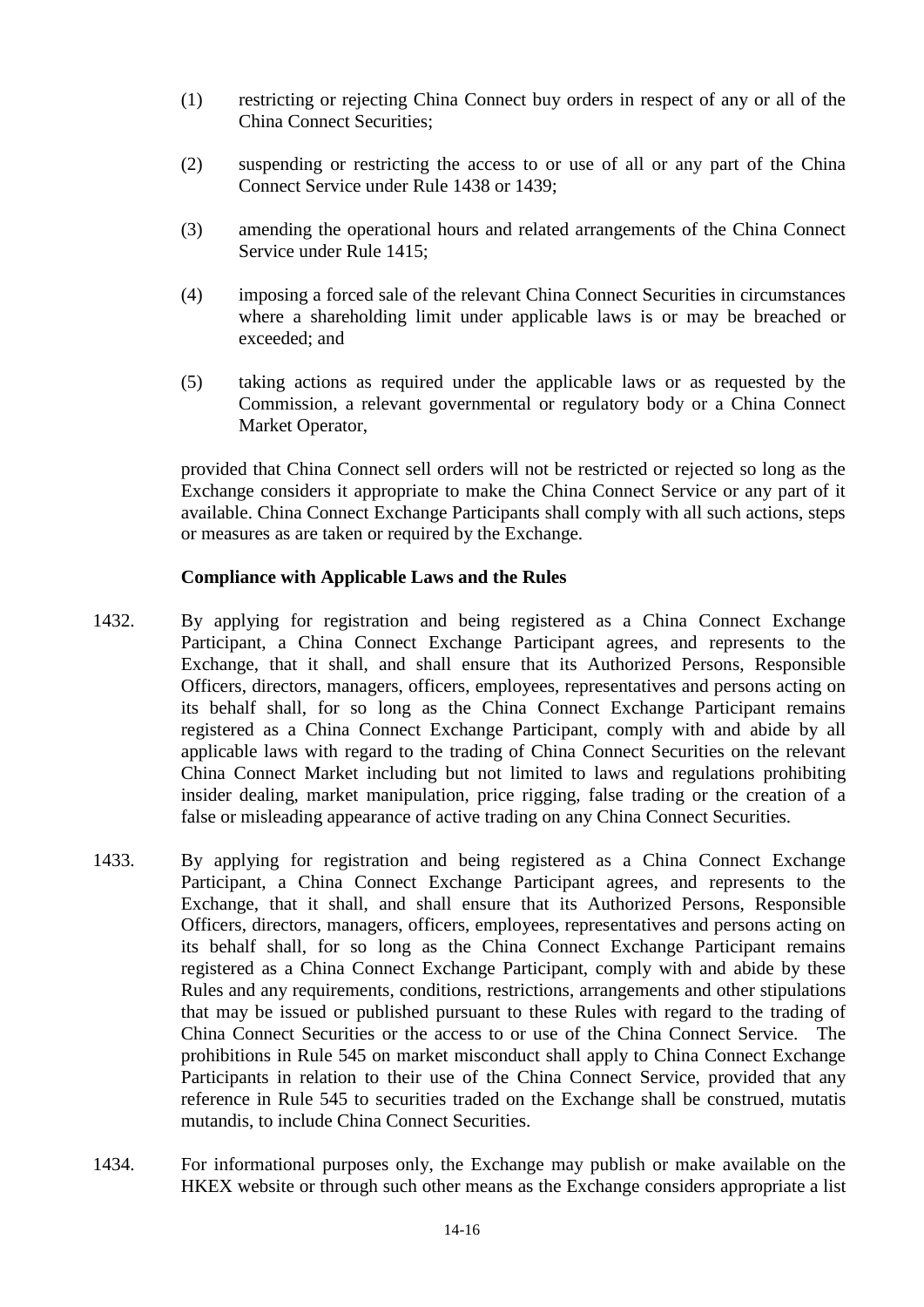of laws, rules and regulations of Mainland China which may be relevant to the trading of China Connect Securities on the relevant China Connect Market. Publication of such list by the Exchange shall be for ease of reference only and shall not be regarded as the giving of legal or professional advice by the Exchange to any China Connect Market Participants. The Exchange does not make any representations or warranties as to the accuracy, completeness, suitability or timeliness of any of the information included in such list and does not accept any liability for any person's reliance or use of the information. Each China Connect Exchange Participant shall be responsible on an ongoing basis for seeking its own advice with regard to compliance with applicable laws as may be in force from time to time.

- 1435. (1) A China Connect Exchange Participant is subject to and shall comply with the provisions in this Chapter 14 and the applicable China Connect Service Special Rules in addition to those applicable to it as an Exchange Participant, unless otherwise determined by the Exchange. For the avoidance of doubt, nothing in this Chapter 14 or the applicable China Connect Service Special Rules shall affect or relieve the obligations and liabilities of a China Connect Exchange Participant as an Exchange Participant under these Rules.
	- (2) Without prejudice to Rule 569A, the Exchange may, without obtaining the prior approval of a China Connect Exchange Participant, disclose information concerning the China Connect Exchange Participant (including information relating to its use of the China Connect Service, the China Connect orders and , order cancellation requests input by it and China Connect Securities Trades made by it) to the China Connect Market Operator which operates the China Connect Market and the relevant governmental or regulatory bodies.
	- (3) Without prejudice to the generality of Rule 569B, the Board may direct a China Connect Exchange Participant to provide the Exchange with such information or documents in Chinese (or where the information or document is not in the Chinese language, a Chinese translation thereof) as may be required by a China Connect Market Operator or a relevant governmental or regulatory body for the purpose of any investigation or otherwise pursuant to Rule 569B within a period specified by the Exchange.
- 1436. The Exchange may at any time and on such terms as it thinks fit revoke or terminate an Exchange Participant's registration as a China Connect Exchange Participant, or suspend, restrict or terminate a China Connect Exchange Participant's access to or use of the China Connect Service in respect of any China Connect Market or any part thereof, or suspend or restrict a China Connect Exchange Participant from inputting China Connect orders under any specified BCAN where the Exchange considers it appropriate and reasonable to do so (including where the China Connect Exchange Participant fails to comply with these Rules). Before the revocation or termination of an Exchange Participant's registration as a China Connect Exchange Participant takes effect, the China Connect Exchange Participant shall continue to be bound by all relevant provisions of Chapters 14, 14A and 14B.
- 1437. In the event that the Exchange, an SEHK Subsidiary or HKSCC is notified by a China Connect Market Operator, China Connect Clearing House or a relevant governmental or regulatory body that there is reasonable cause to suspect or believe that a China Connect Exchange Participant or any of its clients has failed to comply with or has breached any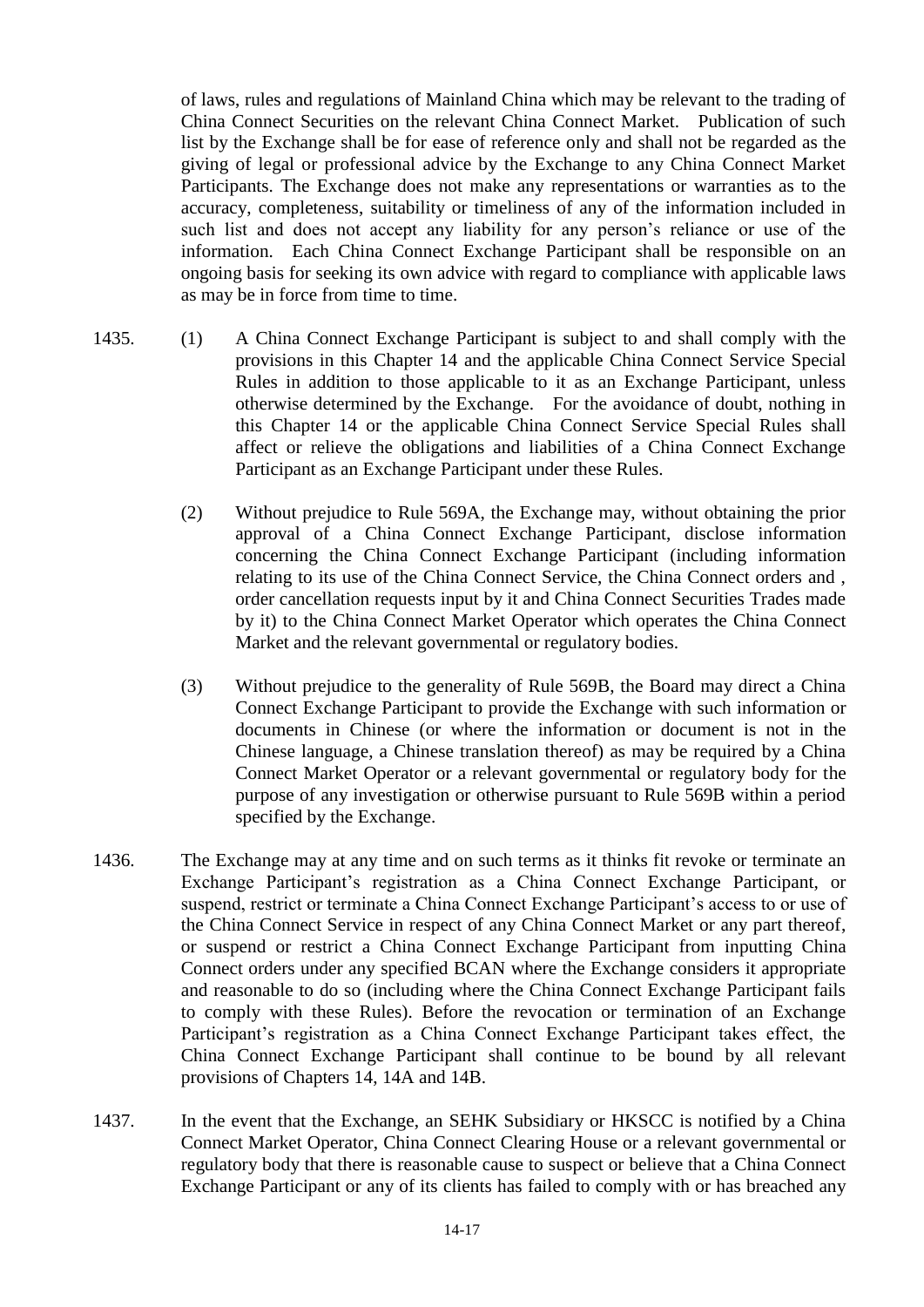applicable laws of Mainland China with regard to the trading of China Connect Securities on the relevant China Connect Market through the use of the China Connect Service, the Exchange shall, in addition to any other powers that it may have under these Rules, have the following powers:

- (1) require the relevant China Connect Exchange Participant to provide the Exchange with such information within such period as it may request to assess, or to enable the relevant China Connect Market Operator, China Connect Clearing House or governmental or regulatory body to assess, whether there is any non-compliance or breach of the applicable laws or the extent of any non-compliance or breach, including but not limited to information regarding the relevant client, and where the client is an individual, the personal data of the client. The Exchange may require the relevant China Connect Exchange Participant to provide information on the identity, address and contact details of the person or entity (legal or otherwise) ultimately responsible for originating the instruction in relation to a China Connect Securities Trade (and the instruction given) and of the person or entity (legal or otherwise) that stands to gain the commercial or economic benefit of the China Connect Securities Trade and/or bear its commercial or economic risk and such other information within such period as the Exchange may request;
- (2) require the relevant China Connect Exchange Participant to take such actions, steps or measures to stop and/or to remedy or rectify the breach, including but not limited to requiring the relevant China Connect Exchange Participant not to accept further instructions from or to act for the relevant client or not to accept or input China Connect orders under any BCAN; and
- (3) commence disciplinary action against the relevant China Connect Exchange Participant for its failure to comply with Rule 1432 or 1433.

## **Suspension, Restriction and Cessation of Operation of the China Connect Service, and Emergency Arrangements**

- 1438. (1) The Exchange or the relevant SEHK Subsidiary (after consulting the Exchange) may temporarily suspend or restrict the China Connect Service in respect of a China Connect Market or any part thereof in its sole and absolute discretion. Suspension or restriction may be in respect of all or part of the order-routing and related supporting services or with regard to all or any China Connect Securities or one or more China Connect Markets, and for such duration and frequency as the Exchange may consider appropriate.
	- (2) The circumstances under which the powers under Rule 1438(1) may be exercised include, without limitation, the following:
		- (a) in the judgement of the Exchange or the relevant SEHK Subsidiary (after consulting the Exchange), any applicable quota prescribed under Rule 1426 or 1427 may not be sufficient to support the fulfilment of China Connect orders, or any restrictions or measures put in place for quota management as referred to in Rule 1428 may not be effective;
		- (b) in the judgement of the Exchange or the relevant SEHK Subsidiary (after consulting the Exchange), a fair, informed and orderly market for the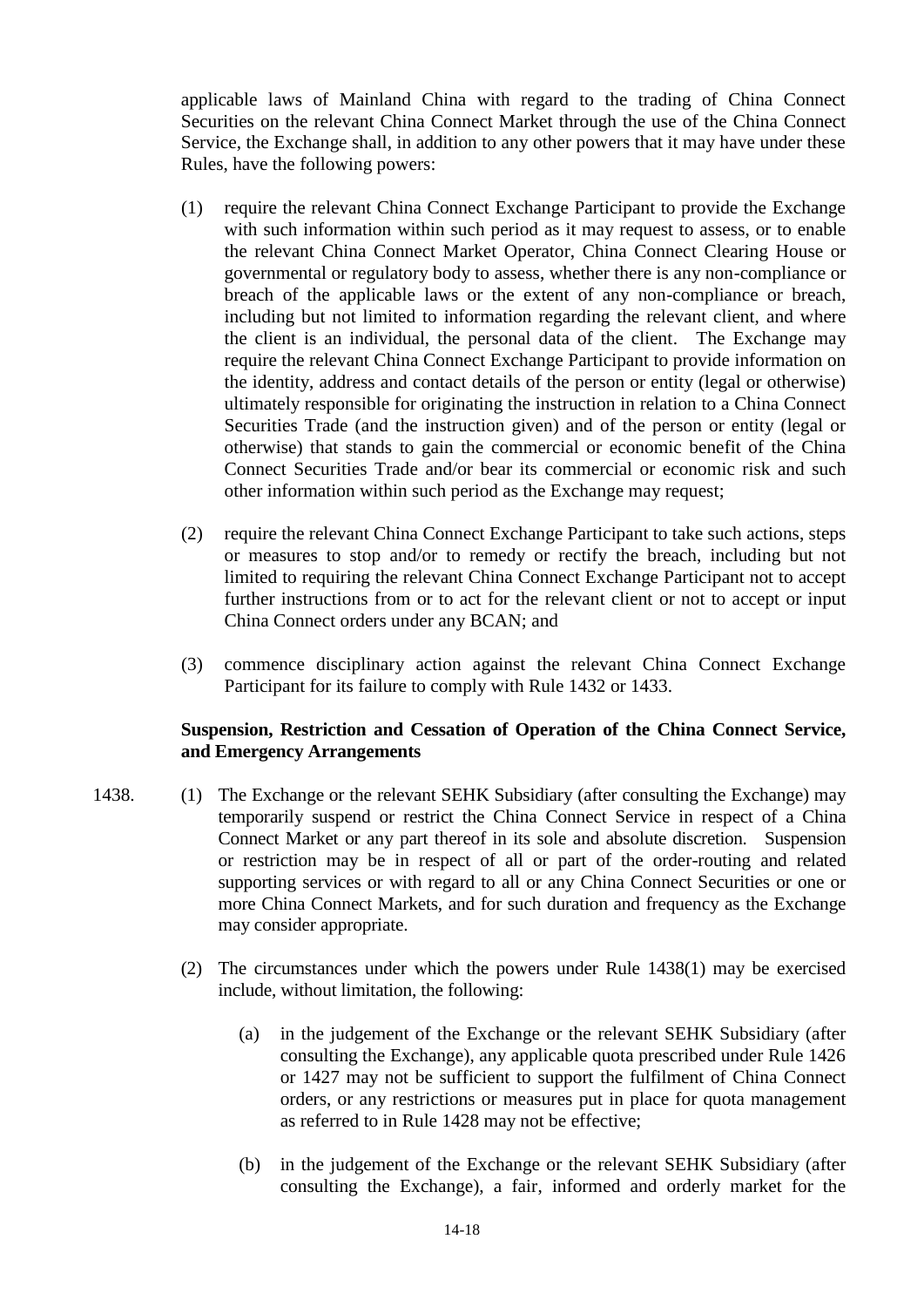trading of the relevant China Connect Securities may not exist or be maintained (including where investors are unable to access relevant market information), or there is unusual trading of the relevant China Connect Securities through the use of the China Connect Service;

- (c) in the judgement of the Exchange or the relevant SEHK Subsidiary (after consulting the Exchange), the normal operation of any Trading Link is affected or there are operational or technical issues which must be resolved before the China Connect Service should continue to be made available or not be restricted;
- (d) where the Commission, a relevant governmental or regulatory body, competent authority or a China Connect Market Operator has requested for a suspension or restriction of the China Connect Service or any part thereof;
- (e) where the Exchange or the relevant SEHK Subsidiary is notified by HKSCC in writing confirming that there are operational or technical issues in respect of HKSCC, a China Connect Clearing House or any Clearing Link which must be resolved before the China Connect Service should continue to be made available or not be restricted; and
- (f) where an error, mistake or delay has occurred in relation to the compilation or publication of the list of China Connect Securities, the list of Special China Connect Securities or any other lists concerning China Connect Securities referred to in this Chapter 14 or the applicable China Connect Service Special Rules which, in the judgement of the Exchange or the relevant SEHK Subsidiary (after consulting the Exchange), has affected or may affect the normal or continued operation of the China Connect Service or the relevant Trading Link.
- (3) If the Exchange or an SEHK Subsidiary decides to suspend or restrict the China Connect Service or any part thereof under Rule 1438(1), the Exchange shall (except in the case of emergency) publish an announcement on the HKEX website or by such other means as the Exchange considers appropriate, stating the nature of the suspension or restriction, the effective date and time of suspension or restriction and any other information as the Exchange considers appropriate.
- 1439. If, in the opinion of the Exchange or the relevant SEHK Subsidiary (after consulting the Exchange), the operation or functioning of the China Connect Service in respect of a China Connect Market or any part thereof is, or is likely to be, severely or adversely threatened or affected by an emergency (including but not limited to fire, epidemic or other casualty or accident, typhoon, Extreme Conditions, rainstorm, earthquake, natural disaster, power outage, communications breakdown, system failure, computer malfunction, war, riot, civil commotion, labour strike, terrorist attack, material change of law or issue of any governmental or regulatory order, decree or judgment or other similar events) having significant impact on the continuous operation of the China Connect Service, the CSC, a China Connect Market System or a China Connect Market Operator, the Exchange and the relevant SEHK Subsidiary (after consulting the Exchange) shall have full authority to take such actions, steps or measures in relation to the China Connect Service, the CSC or otherwise, as it may deem necessary or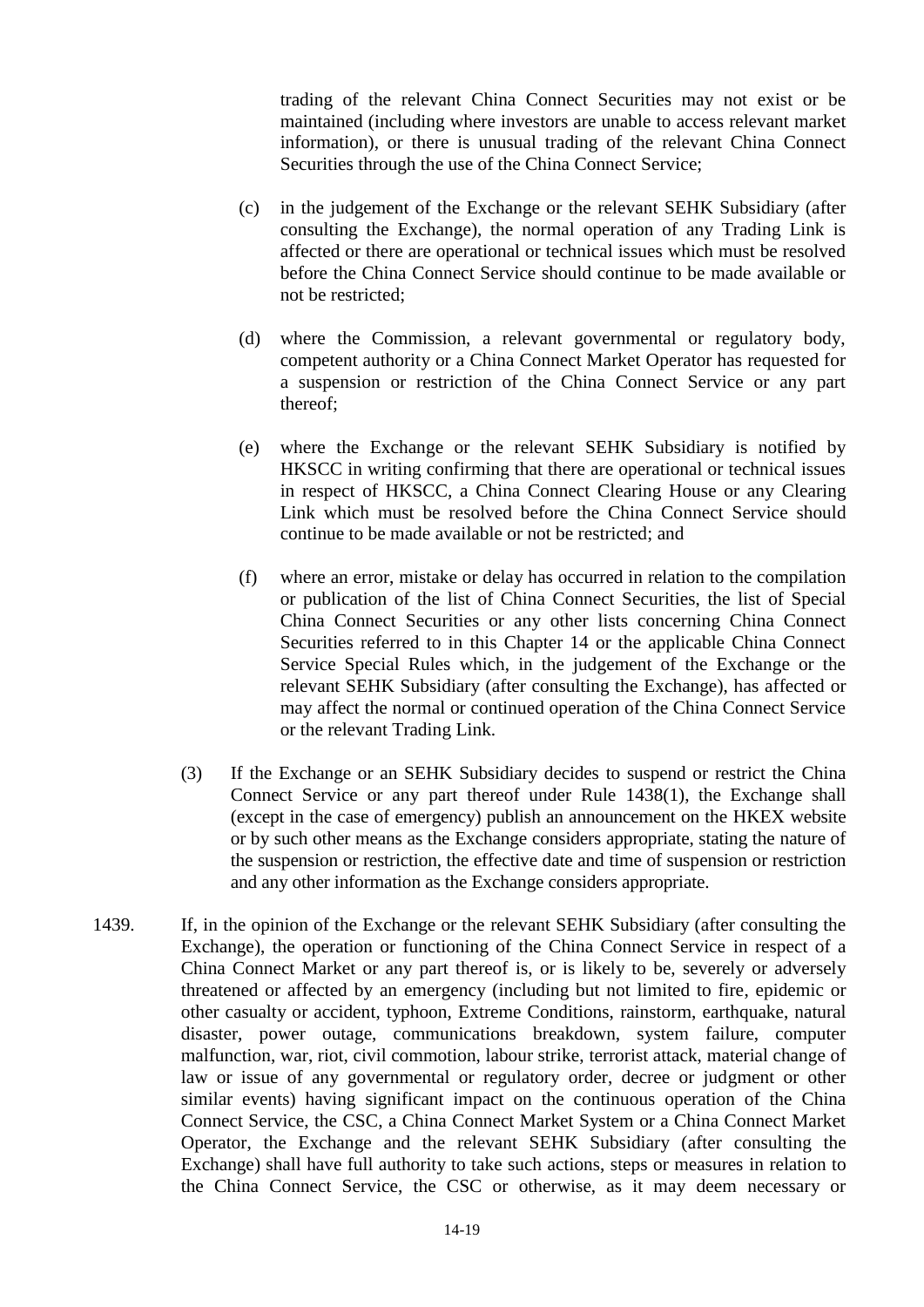appropriate to deal with such emergency. For the avoidance of doubt, in order to deal with an emergency, the Exchange shall have full authority to suspend or restrict access to or the use of the China Connect Service in respect of any China Connect Market or any part thereof, change the relevant operational hours and related arrangements, or cancel or request for the cancellation of any or all China Connect orders input by any or all China Connect Exchange Participants, irrespective of whether such China Connect orders have already been routed to the relevant China Connect Market System.

1440. The Exchange or the relevant SEHK Subsidiary (with the agreement of the Exchange) may, in respect of any or all of the China Connect Markets (in the case of the Exchange) and in respect of the relevant China Connect Market (in the case of the SEHK Subsidiary), decide to cease the provision of the China Connect Service and the relevant part or parts of the operation of the CSC permanently, with immediate effect or otherwise by publishing an announcement on the HKEX website or through such other means as the Exchange considers appropriate. Subject to the requirements of the relevant governmental or regulatory bodies, the Exchange and the relevant China Connect Market Operator will cooperate to implement the winding-down arrangements in respect of the relevant Trading Link as the Exchange and the relevant China Connect Market Operator may from time to time agree.

#### **Disclosure of Information and Publication of Trade Information**

- 1441. (1) In addition to other powers which the Exchange may have in these Rules, the Exchange may require China Connect Exchange Participants to provide, in relation to each China Connect Market, information on their clients' profiles, and the type and value of China Connect orders and the China Connect Securities Trades executed for them at such intervals and in such form as the Exchange may specify from time to time.
	- (2) Without prejudice to any other rights which it may have to disclose information in its possession, the Exchange may, in respect of any one or more China Connect Markets and in such manner and form and at such intervals as it considers appropriate, publish, disseminate or publicly distribute aggregated information in respect of China Connect Securities Trades, trading volumes, investor profiles and other related data, provided that the identities of investors and China Connect Exchange Participants cannot reasonably be determined from the information published, disseminated or publicly distributed by the Exchange.

#### **Responsibilities of the Exchange and the SEHK Subsidiaries**

1442. In allowing access to the CSC or making the China Connect Service available, the Exchange and the SEHK Subsidiaries are only providing the system connection arrangements and related services to facilitate the trading of China Connect Securities on the relevant China Connect Market System. The Exchange, HKEX and the SEHK Subsidiaries and their respective directors, employees and agents shall not be liable for any obligation with respect to a transaction concluded through the use of the China Connect Service, and all obligations in relation to or arising from any China Connect order or any transaction concluded through the use of the China Connect Service shall be borne by the China Connect Exchange Participant concerned. In addition to any indemnities given by a China Connect Exchange Participant as an Exchange Participant under these Rules, a China Connect Exchange Participant shall fully indemnify the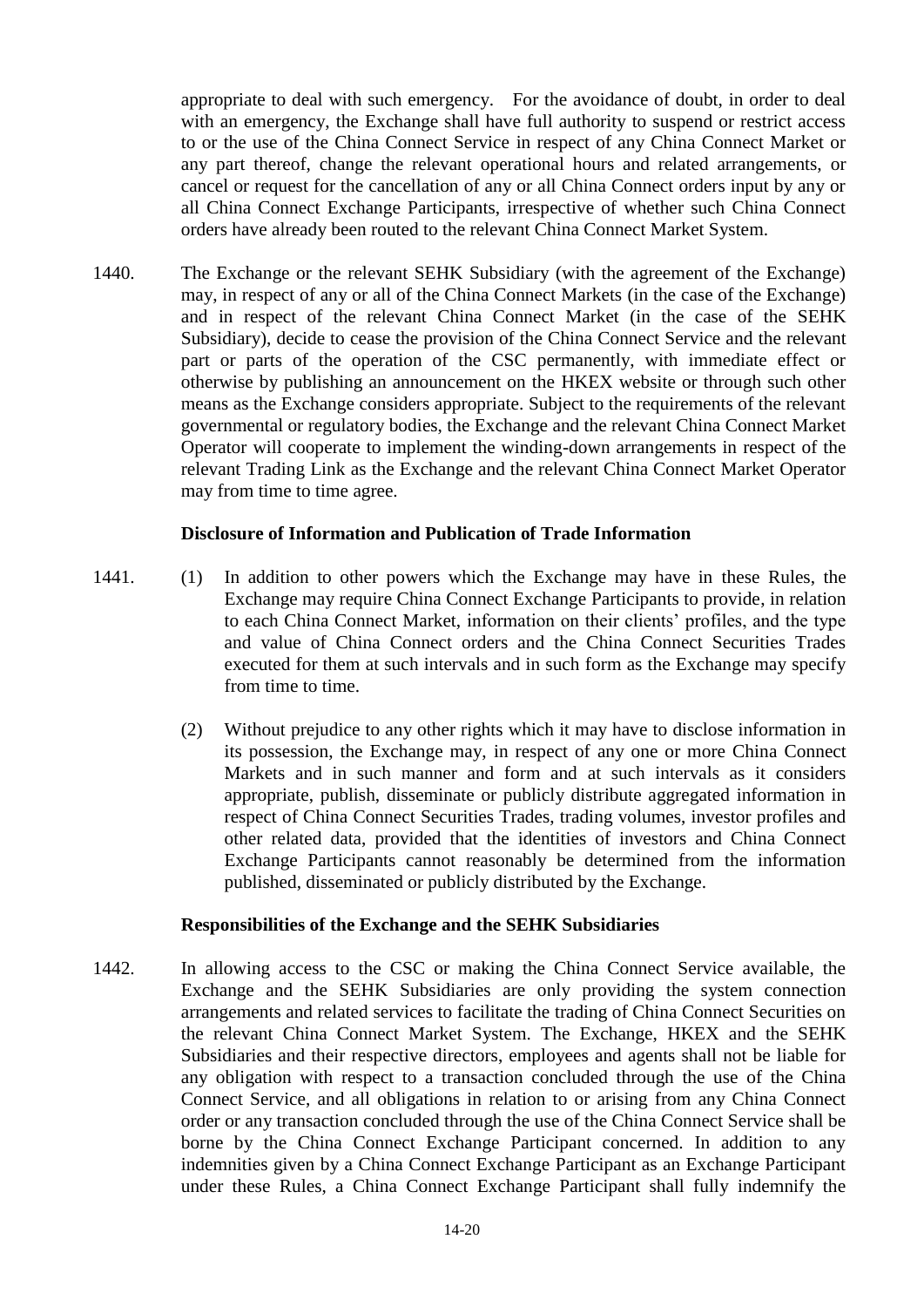Exchange, HKEX, the relevant SEHK Subsidiary and HKSCC and their respective directors, employees and agents and keep each of them indemnified against all third party claims, actions and proceedings in relation to or arising from, directly or indirectly, any China Connect order routed to a China Connect Market for execution, any transaction concluded through the use of the China Connect Service by the China Connect Exchange Participant or any non-compliance by the China Connect Exchange Participant with any provision of this Chapter 14 and the applicable China Connect Service Special Rules and for all losses, damages, costs and expenses incurred by the Exchange, HKEX, the relevant SEHK Subsidiary and HKSCC and their directors, employees and agents in relation to such claims, actions and proceedings.

- 1443. The Exchange, HKEX and the SEHK Subsidiaries, and their respective directors, employees and agents shall not be responsible or held liable for any loss or damage directly or indirectly suffered by a China Connect Exchange Participant, its clients or any third parties arising from or in connection with the China Connect Service or the CSC including, without limitation, the following:
	- (1) a suspension, restriction or cessation of the China Connect Service or the CSC, any inability to access or use the CSC or the China Connect Service or any rejection of China Connect orders inputted under any BCAN;
	- (2) any special arrangement put in place or any action, step or measure taken or not taken to deal with an emergency, including but not limited to the cancellation of any or all China Connect orders input by China Connect Exchange Participants;
	- (3) the trading of any China Connect Securities through the use of the China Connect Service;
	- (4) any suspension, delay, interruption or cessation of trading of any China Connect Securities on a China Connect Market whether as a result of the imposition of any circuit breaker mechanism or due to any other reasons;
	- (5) any delay or failure to route any China Connect orders, order cancellation requests or to provide the China Connect Service due to any system or connection failure, power outage, software or hardware malfunction or events beyond the control of the Exchange;
	- (6) any abnormal trading in any China Connect Market or any delay, failure or error of any China Connect Market System or any system which an SEHK Subsidiary uses or relies on to provide the China Connect Service;
	- (7) any delay or failure to execute, or any error in matching or executing any, China Connect order due to reasons beyond the control of the Exchange, HKEX or the SEHK Subsidiaries including but not limited to any action or decision taken or made, or not taken or made, by any China Connect Market Operator or a relevant governmental or regulatory body;
	- (8) any delay, failure or error of any China Connect Market Operator in communicating any quotation requirements or restrictions, fees, charges, levies and taxes payable in respect of the trading of any China Connect Securities set or prescribed by the China Connect Market Operator or the relevant governmental